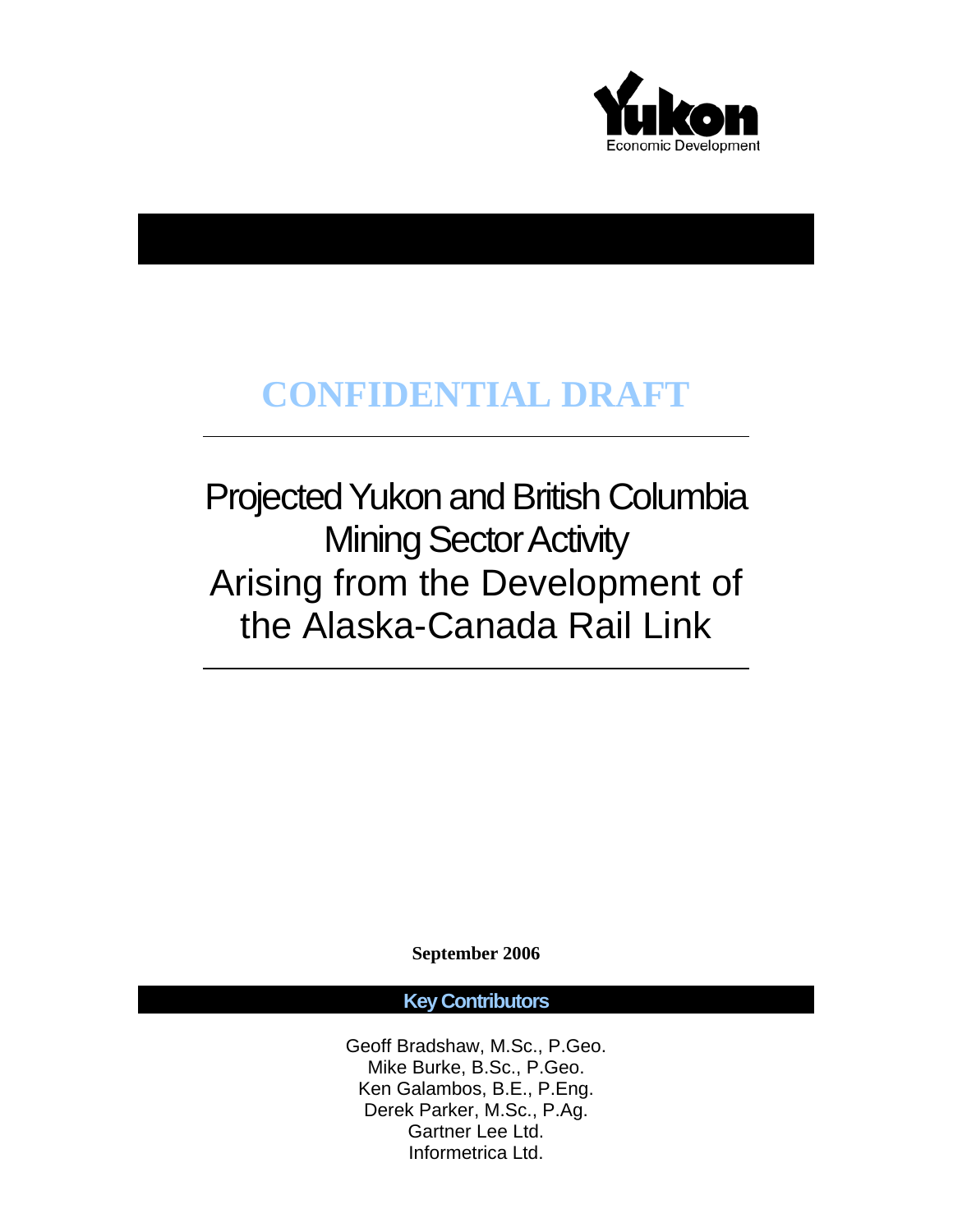**Section** 

# **Summary of Results & Methodology**

This study was undertaken to estimate Alaska-Canada Rail Link shippable base metal concentrates and coal tonnage and estimate capital and operating costs. This study complements earlier work undertaken by Gartner Lee, Ltd (GL). Results between the two studies point to convergence between 0.5 and 1.7 million tons (MT) base metals shipped annually. Divergent projections for coal reflect differing treatment of BC's Klappan mountain coal. Analysis of the massive Crest iron ore deposit yields a substantially large shipment potential for iron ore pellets to overseas markets.

|                    | <b>Yukon Gov't Study</b> | <b>Gartner Lee - Conservative</b> | <b>Gartner Lee - Optimistic</b> |
|--------------------|--------------------------|-----------------------------------|---------------------------------|
| <b>Base Metals</b> | 1,650,054                | 630,000                           | 1,540,000                       |
| Coal               | 14,102,182               | 920,000                           | 3,860,000                       |
| <b>Iron Ore</b>    | 28,000,000               | $\overline{\phantom{a}}$          | 15,000,000                      |
| <b>Total</b>       | 43.752.236               | 1,550,000                         | 20,400,000                      |

Research work underpinning this Yukon government study was focused on estimating the tonnage of base metal concentrates and coal that could be shipped from prospective Yukon and BC mines to tidewater ports, with a portion of the journey undertaken on the proposed Alaska-Canada Rail Link (ACRL).

Iron ore, coal and base metal mines rely on relatively inexpensive rail transportation to competitively supply global markets as transportation can account for one-quarter to one-half of total costs.<sup>[1](#page-1-0)</sup> Conversely, across Canada, 293 million tonnes of crude and fabricated minerals were shipped in 2003 on Canadian railways and loaded at Canadian ports, representing 60% of total rail revenue freight and 75.1% of total port volume.<sup>[2](#page-1-1)</sup> These shipments accounted for over half of rail revenues and  $60\%$  of total port volume.<sup>[3](#page-1-2)</sup> In Canada, it is difficult to overstate the symbiotic relationship between railroads and mines.

Iron ore is the largest single commodity loaded at Canadian ports, followed by crude petroleum and then  $\cosh^4$  $\cosh^4$  This study further emphasizes the dependence on coal and iron ore tonnage in achieving revenue requirements for a northern rail system.

A key question addressed in this study is: **To what extent would the ACRL result in increased mining activity in Yukon and BC?** This paper explains spreadsheet analysis employed in addressing this question and presents study results in terms of:

 $\overline{a}$ 

<span id="page-1-0"></span><sup>&</sup>lt;sup>1</sup> Gordon R. Peeling President and Chief Executive Officer, Mining Association of Canda; www.reviewctaexamenltc.gc.ca/Submissions-Soumissions/May3/Mining%20Association%20of%20Canada.pdf

<span id="page-1-2"></span><span id="page-1-1"></span><sup>2</sup> P.30, Mining Association of Canada, Facts and Figures 2004

<sup>&</sup>lt;sup>3</sup> PricewaterhouseCoopers 2003 Mining Report

<span id="page-1-3"></span><sup>4</sup> *op. cit.* Mining Association of Canada p. 31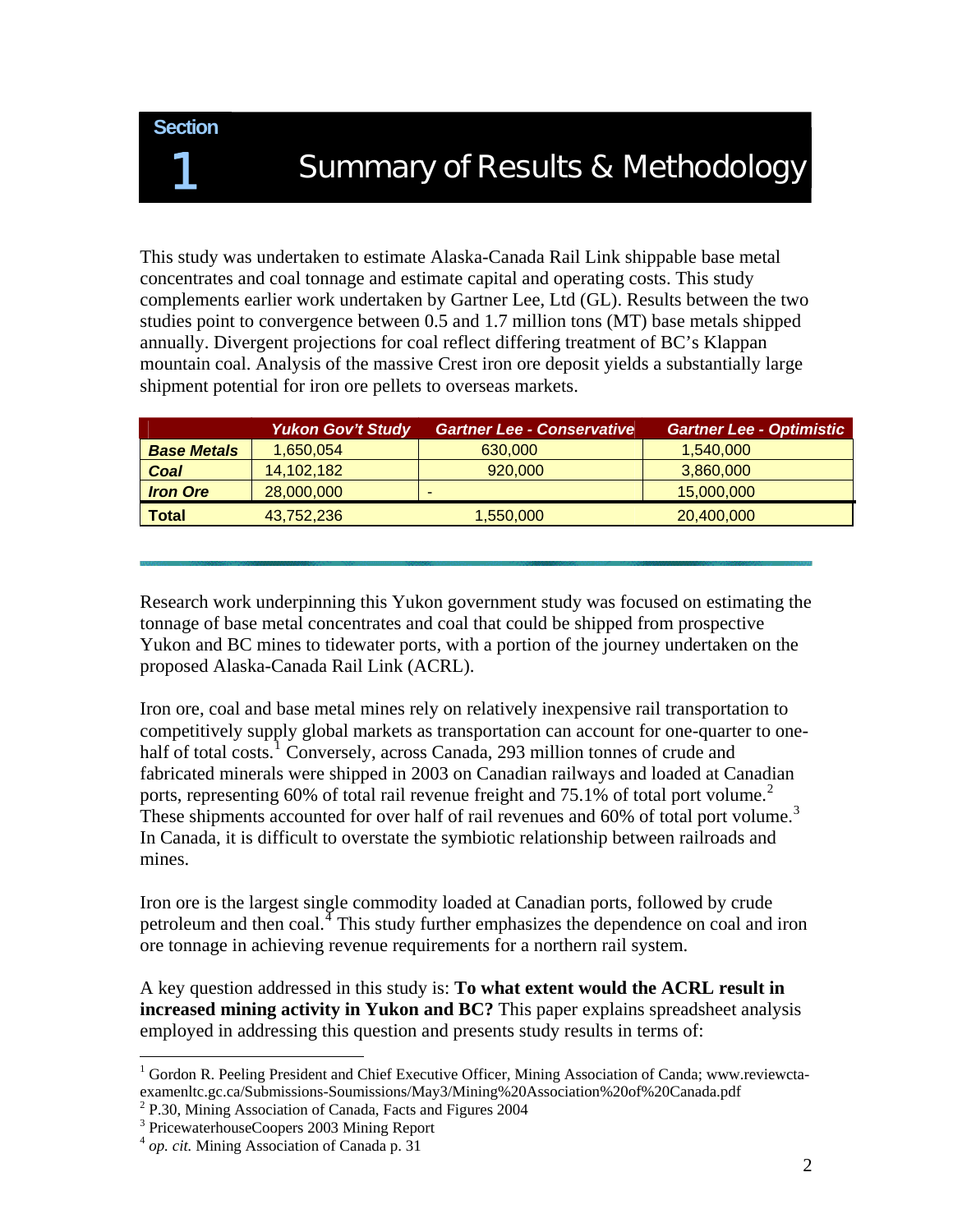- US tons and miles of shippable coal and base metals (limited in this case to copper, lead and zinc) that provide rail and port revenues; and
- Annualized operating costs and capital expenditures for related mining activities, denominated in U.S. dollars. $5$

The economic impact of ACRL-induced mining activity is addressed by Informetrica, Ltd.<sup>[6](#page-2-1)</sup> Output data from this study was designated as input data for the Informetrica study. In reference to the ACRL, mining is the most intensely affected economic sector, however, it is not the only sector of impact. In the broader ACRL study, Informetrica has evaluated the incremental economic impacts of other industries such as tourism, forestry and transportation.

# **Values presented in this document are in U.S. dollars and tons (2,000 pounds).**

# 1.1 Methodology

 $\overline{a}$ 

For this study, four approaches were developed in estimating ACRL rail shippable mineral and coal tonnage for the purpose of subsequent economic impact analysis. Tier I analysis, previously undertaken by QGI Consulting Ltd. of Edmonton, estimated shippable tons (inbound and outbound materials) for rail revenue purposes. This study presents the results of Tier II, Tier III, BC historical analysis and a brief study of the Crest Iron Ore deposit. Background, scope and intent of these approaches are as follows:

1. *Tier II.[7](#page-2-2)* Gartner Lee Ltd. undertook an extensive and detailed analysis of known mineral deposits in Yukon and BC, analyzing the potential for a mine start to occur along with the estimated tonnage of ACRL-shippable base metals and coal.<sup>[8](#page-2-3)</sup> Mineral deposits (i.e., prospective mines) were included or excluded from the Gartner Lee study based on the net ore value and operating expense. To be viable, net ore value of a deposit had to exceed twice the operating expense or opex (opex does not include transportation, capital cost or profit). Tier II analysis in this study used Gartner Lee deposit data and assessed inclusion/exclusion based on opex and transportation costs in relation to benchmark data.<sup>[9](#page-2-4)</sup> Beyond providing a second data set for purposes of analytical rigour, this competitiveness approach avoids the need to forecast metal and coal prices.

<span id="page-2-1"></span><span id="page-2-0"></span> $<sup>5</sup>$  Initial Tier II data submitted to the ACRL study team included start up and mine life data unique to each</sup> mine site. Tier II estimates in this report (p. ) reflect an average production over a set 20 year lifecycle. <sup>6</sup> Informetrica Ltd., Alaska-Canada Rail Link Strategic Environmental Assessment: Canadian Economic Impacts Final Report D1.c (Aug. 2006)

<span id="page-2-2"></span> $7$  Tier I data was initially developed as a commercially viable activity with application of more rigorous criteria than this Tier II focus on "economic" viability.

<span id="page-2-3"></span><sup>&</sup>lt;sup>8</sup> 2006. Traffic Data Development for Mineral Resources—Work Package A2(a) for Alaska-Canada Rail Link Study. Gartner Lee Ltd. Data from Work Package A2(a) is applied throughout this document as it provides an exceptional amount of relevant, detailed and well-researched information. 9 This study also allowed for a modest expansion of *mineable reserves* (i.e., the portion of a mineral deposit

<span id="page-2-4"></span>that can be economically mined) was calculated. The expansion of mineable reserves was proposed on account of reduced transportation costs that theoretically enable mining companies to "dig deeper" and engage in larger scale production that consequently generates a second-round reduction in per unit costs.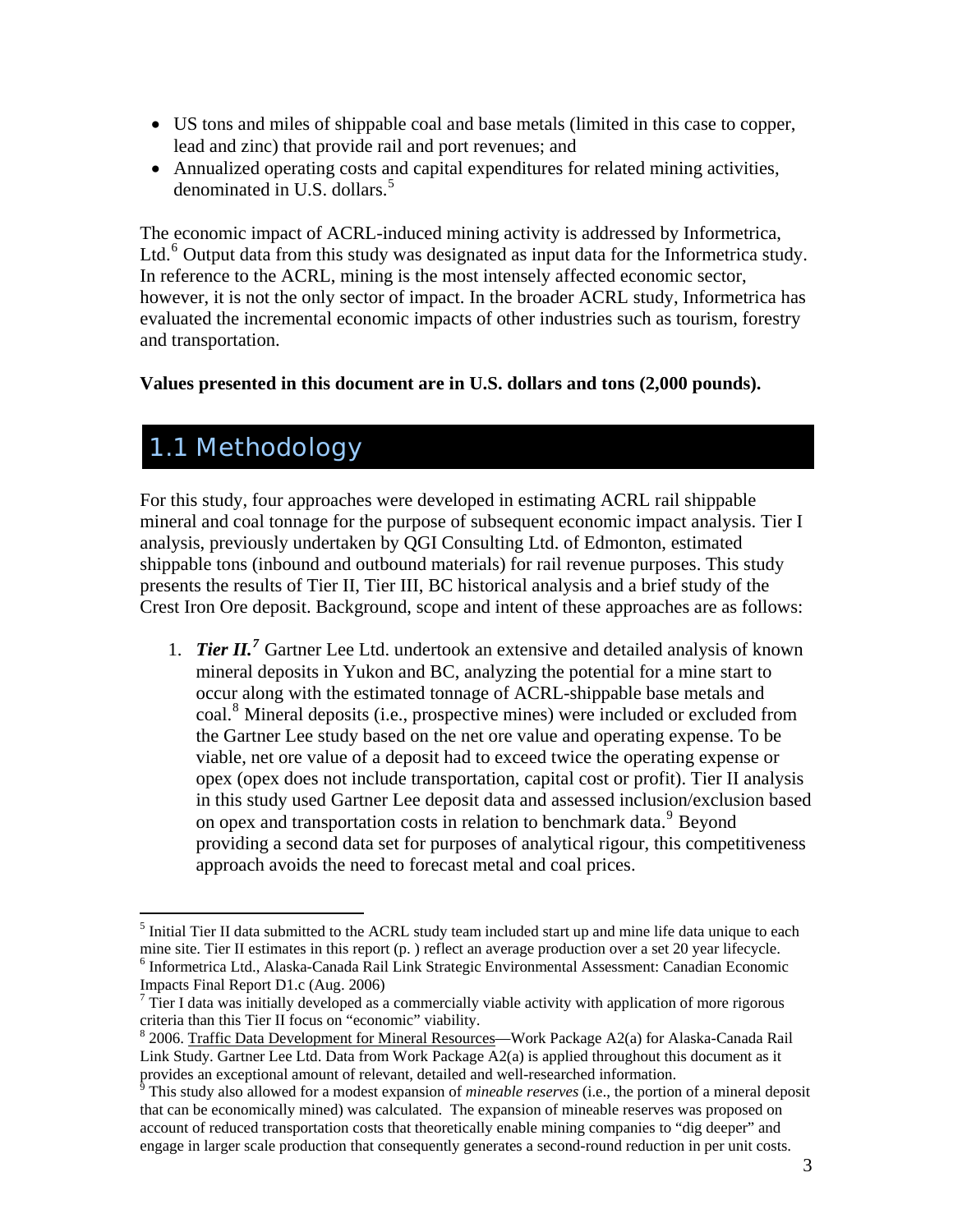- 2. *Tier III.* A Yukon Geological Survey (YGS) database was applied in estimating the potential for future discoveries of base metals within a distance that is close enough (150 km or 93 miles) to ensure access to the ACRL. Over several years, YGS has estimated the number of undiscovered deposits based on existing data and expert opinion (with proscribed confidence intervals). As Tier II presents known deposits and Tier III addresses undiscovered deposits, the two data sets can be viewed as unique and therefore potentially summative. Given that Tier II addresses known deposits while Tier III reflects undiscovered deposits, it is likely that Tier II-related mining activity would occur prior to Tier III.
- 3. *Comparative BC Historical Analysis.* British Columbia historical production mineral of copper, lead, zinc and coal was analyzed in estimating Yukon output on a rail distance equivalence basis.[10](#page-3-0) This analysis was undertaken for crossreference and validation purposes for Tier II and Tier III estimations.
- 4. *Crest Iron Ore Competitiveness Analysis.* A separate preliminary analysis was undertaken on the Crest iron ore deposit in north-eastern Yukon. With a potential mineral reserve of 20 to 30 billion ton reserve, Crest could be the second largest undeveloped iron ore deposit in the world (second to El Mutún in Bolivia). A brief comparative analysis was applied to Crest and the IOC Carol Lake mine in Labrador to undertake a preliminary screeing of its ability to competitively and sustainably supply Asian markets.

# 1.1 Key Findings

# **Tier II Analysis**<sup>[11](#page-3-1)</sup>

- Although a rail extends north to Prince George and a small leg connected Whitehorse to Skagway, Alaska up to 1982, Yukon and northern BC mines have limited access to competitively-priced transportation options. Although current and potentially high future metal prices may continue to rejuvenate some mining operations in the region, a key aspect of long term competitiveness and viability is low transportation costs.
- Annually, Tier II mines (data set does not include Crest) collectively benefit through an estimated \$216 million in transportation cost savings if the ACRL were to be built (cost savings for rail versus trucking). It was estimated that the viability of Yukon and northern BC region mines analyzed in this study is questionable without rail transportation. This does not exclude the possibility for mines to achieve temporal viability when market prices are high.
- 2.72 million short tons (MT) of coal and base metal concentrates (lead, zinc, copper) from Yukon mineral and coal deposits<sup>[12](#page-3-2)</sup> could be shipped from the Territory to

<span id="page-3-0"></span> $\overline{a}$  $10$  This approach relies on rough geological comparability and the existence of rail transport in BC during the period of historical analysis. In brief, historical BC mineral shipments are correlated to regional rail mileage and prorated for shipments arising from ACRL mileage: 620 miles in Yukon and 630 miles in northern BC.

<span id="page-3-1"></span> $11$  The spread sheet applied in this analysis can be edited to alter numerous variables such as years of extraction, to filter in and out mine site data, and to adjust various criteria.

<span id="page-3-2"></span> $12$  Some mineral deposits are not well characterized or evaluated.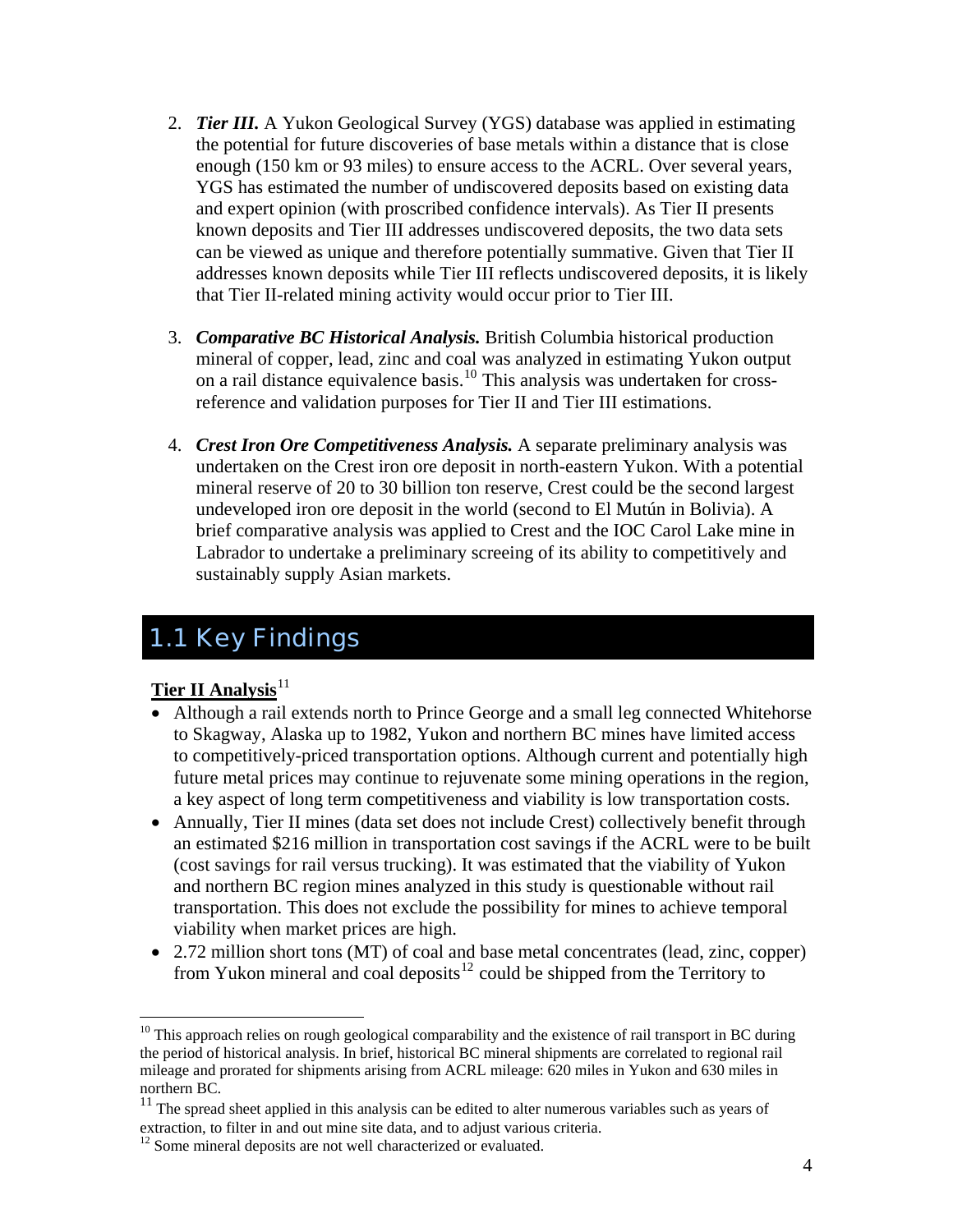Pacific ports and onward to global markets for a 20-year period pending completion of the ACRL.[13](#page-4-0) Of this tonnage, base metals account for 1.17 MT (29% of total Canadian base metal shipments) with coal shipments accounting for the residual amount of 1.55 MT. $^{14}$  $^{14}$  $^{14}$ 

- BC mine sites with access to the ACRL could ship 480 thousand MT of base metals and 12.6 MT coal.
- Yukon and BC figures sum to 1.65 MT of shippable base metals or 41% of 2005 Canadian production. Coal from the two jurisdictions amounted 14.1 MT or 22% of 2005 Canadian production. The combined annual tonnage of shippable base metal concentrates and coal amounts to 15.8 MT.
- BC coal accounts for 80% of this total figure warranting targeted analysis of assumptions and calculations applied in both this Yukon government (YG) study and the Gartner Lee document. [15](#page-4-2)
- These volumes entail 805 million ton miles of rail transit for Yukon and 3.9 billion ton miles for BC. Given a sliding breakdown of rail transportation costs, this tonnage could amount to US\$137 million annual rail revenue.<sup>[16](#page-4-3)</sup>
- Estimated annual operating costs (opex) for all mines included in the Tier II analysis amounts to \$1.3 billion. Estimated capital costs amount to \$2.4 billion.

# **Tier III Analysis**

 $\overline{a}$ 

• This evaluation focused on the region in Yukon that lies within 150 km (93 miles) of the ACRL tracks, forming a 300 km or 186 mile corridor. It was estimated that 547 thousand tons of Yukon base metal concentrates from undiscovered mineral deposits in this region could be shipped by the ACRL annually for 50 years with a corresponding figure of 454 tons from BC mines over the same timeframe.<sup>[17](#page-4-4)</sup>

<http://minerals.usgs.gov/minerals/pubs/commodity/>and<br>http://mmsd1.mms.nrcan.gc.ca/mmsd/data/2006/06MTLY05.pdf

<sup>&</sup>lt;sup>13</sup> All measurements are conducted in U.S. dollars and short tons.

<span id="page-4-1"></span><span id="page-4-0"></span><sup>&</sup>lt;sup>14</sup> In referencing base metals in this report, reference is made only to copper, lead and zinc. Unless otherwise noted, reference is made to concentrates rather than refined metals; copper concentrate is estimated at 25% pure copper while lead and zinc are estimated at 50% pure. Sources for percentage of Canadian supply—US Geological Survey and Statistics Canada:

<span id="page-4-2"></span> $\frac{15}{15}$  Unlike most estimates, this value of coal shipments from BC diverges considerably from the Gartner Lee study. Although a transportation competitiveness assessment was undertaken for coal deposits, an operating cost assessment was not. Beyond the transportation cost test, this YG study applied a basic default inclusion for valuable anthracite coal deposits; all are found at the Mt. Klappan in BC (i.e., Lost Fox, Hobbit-Broatch, Summit, and Groundhog). If the Gartner Lee assumption of a consistent 6:1 stripping ratio is correct, then these mines would likely be excluded from the analysis, bringing the total shippable volume of coal and base metal from BC and Yukon to 3.2 MT. Future analysis should target the viability of these mines as collectively they account for 80% of total tonnage for projected mineral traffic on the ACRL from Yukon and BC.

<span id="page-4-3"></span><sup>&</sup>lt;sup>16</sup> Rail rates: 1.9 U.S. cents per ton mile for over 500 miles; 2.2 cents per ton mile between 400 and 500 miles; 2.5 cents per ton mile between 300 and 400 miles; 3.5 cents per ton mil between 200 and 300 miles; 6 cents per ton mile between 100 and 200 miles; and 10 cents per mile between 0 and 100 miles.

<span id="page-4-4"></span><sup>&</sup>lt;sup>17</sup> Estimations at 50% confidence interval (interval corresponds and is supported by secondary BC comparative data). Values are based on Yukon data and extrapolated to BC on the basis of a near identical rail distance coverage for the two regions and with application of 300 km wide rail corridor (i.e., 150 km on each side of rail tracks). It is estimated that shippable BC mineral concentrates will amount to 83% of Yukon volumes based on ratio of concentrates from mine sites with rail access in Yukon as presented in Tier II analysis.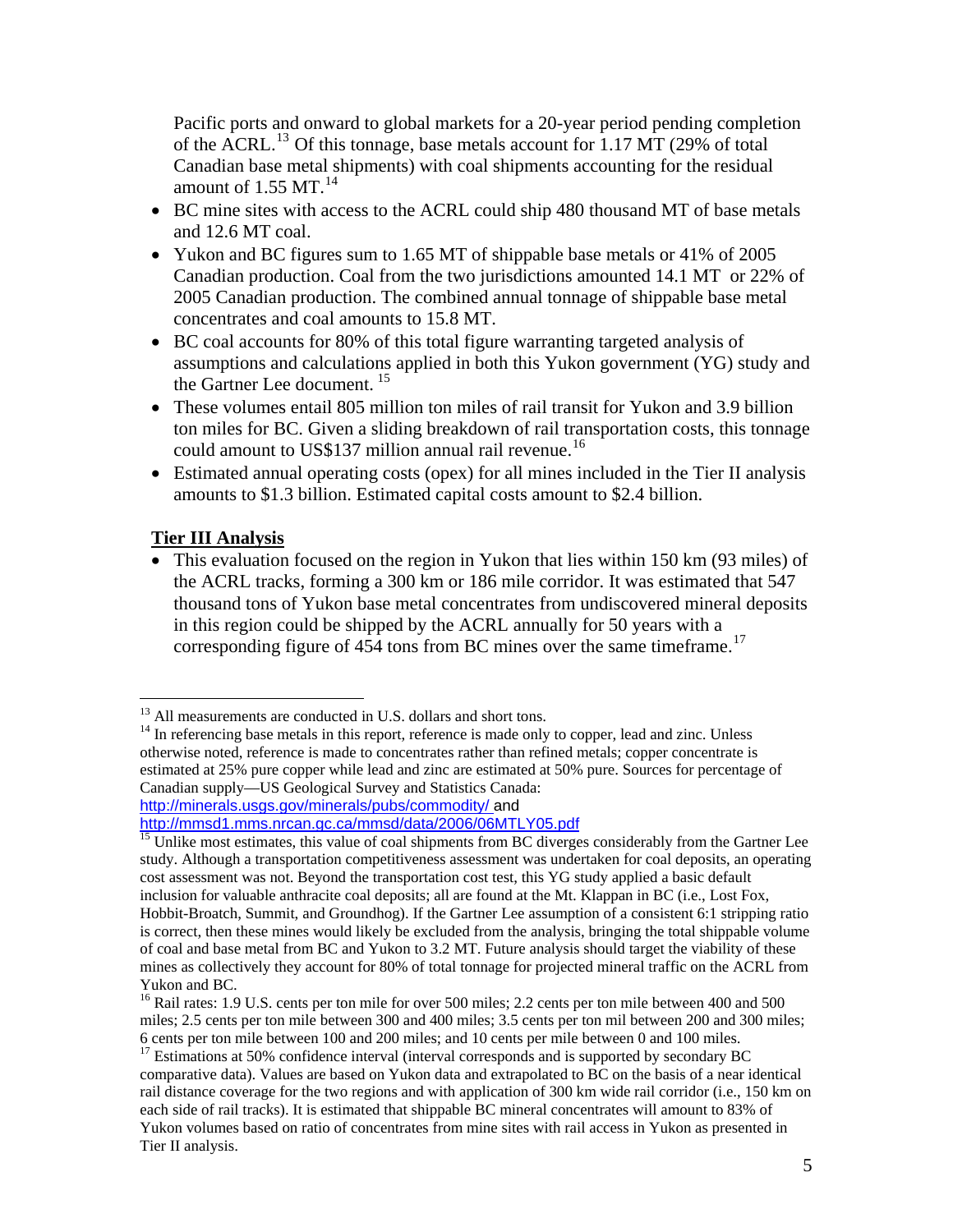- A cumulative probability distribution was developed. A 50% probability value was selected based on practical considerations.<sup>[18](#page-5-0)</sup>
- Combined, the two jurisdictions could ship one million MT each year for 50 years from yet-to-be-discovered copper, lead and zinc deposits.
- If the timeframe for mining this region is reduced to 30 years, the total annual tonnage from Yukon and BC increases to 1.67 MT, representing 41% of total annual Canadian production of copper, lead and zinc concentrates in 2005.[19](#page-5-1)

# **Comparative BC Historical Analysis**

- British Columbia's historical production data for lead, zinc, copper and coal from 1929 to 2001 were combined with rail coverage ratios in this analysis. The results of this comparative analysis were supportive of the Tier III estimate of one million tons of annual production with roughly an equal split between Yukon and BC tonnage.<sup>[20](#page-5-2)</sup>
- This comparative analysis suggests that between 8 and 15 MT of shippable coal in the rail-servicing corridor of the ACRL is conceivable. These figures correspond to a mineral extraction period of 36.5 and 20 years, respectively.<sup>[21](#page-5-3)</sup>

# **Crest Iron Ore Deposit**

 $\overline{a}$ 

- Through the ACRL, the Crest mine could reduce its annual transportation costs by \$1.4 billion.
- The Crest iron ore deposit is projected to annually produce 28 million metric tons of shippable iron ore pellets based on open pit mining and the development of 4 pelletizing plants, conceivably located in Carmacks, Yukon. Initial projections are for a mine life of up to 400 years.
- As the deposit is at least 560 rail miles (900 km) inland, viability has always been a question. In 1965, Canadian National Railways and Crest Exploration Co. (then a division of Chevron) undertook a detailed analysis—*Yukon Iron Ore Railway Feasibility*—examining potential rail routes to the Crest deposit.<sup>[22](#page-5-4)</sup> Chevron currently owns the lease on the Crest deposit.
- Preliminary capital investment requirements for the Crest mine site and pelletizing facility is estimated at \$3.1 billion. This is comprised of \$1.42 billion in the mine and milling facility and equipment and \$1.68 billion for the construction of 4 pellet plants (at \$420 million each). Additional capital investment in dedicated rail and potentially in port infrastructure could add an additional \$6.3 billion investment. Additional rail traffic, partnerships and contributions could defray capital costs.

<span id="page-5-0"></span><sup>&</sup>lt;sup>18</sup> Estimated deposits at the 95% percentile were deemed to be too low (relative to known data) while values at the lower end of the distribution were considered to be too high.<br><sup>19</sup> This is reflected in the first tab of the associated spreadsheet analysis.

<span id="page-5-2"></span><span id="page-5-1"></span> $^{20}$  Analysis applied 73 years of historical mining with a key assumption that the same mines could be mined in one-half the time given modern technology and infrastructure.

<span id="page-5-3"></span><sup>&</sup>lt;sup>21</sup> Interpretation of this is as follows: 73 years of historical mining in BC is condensed to one-half the time for a contemporary or modern mining scenario to arrive at 36.5 years of extraction. If this period of extraction is further reduced to 20 years, then an annual extraction rate of 15 MT coal is achieved. Annual production (tons) based on historical BC mineral production and existing rail coverage (2750 miles subject to verification) provides a rail mile-based equivalent that can be compared to the ACRL (maintaining an estimated 630 miles in BC and 620 miles in Yukon).

<span id="page-5-4"></span> $^{22}$  1965. Yukon Iron Ore Railway Feasibility prepared by CN Railways in co-operation with Crest Exploration Limited for the Government of Canada (J.L Charles—Consulting Engineer, CNR)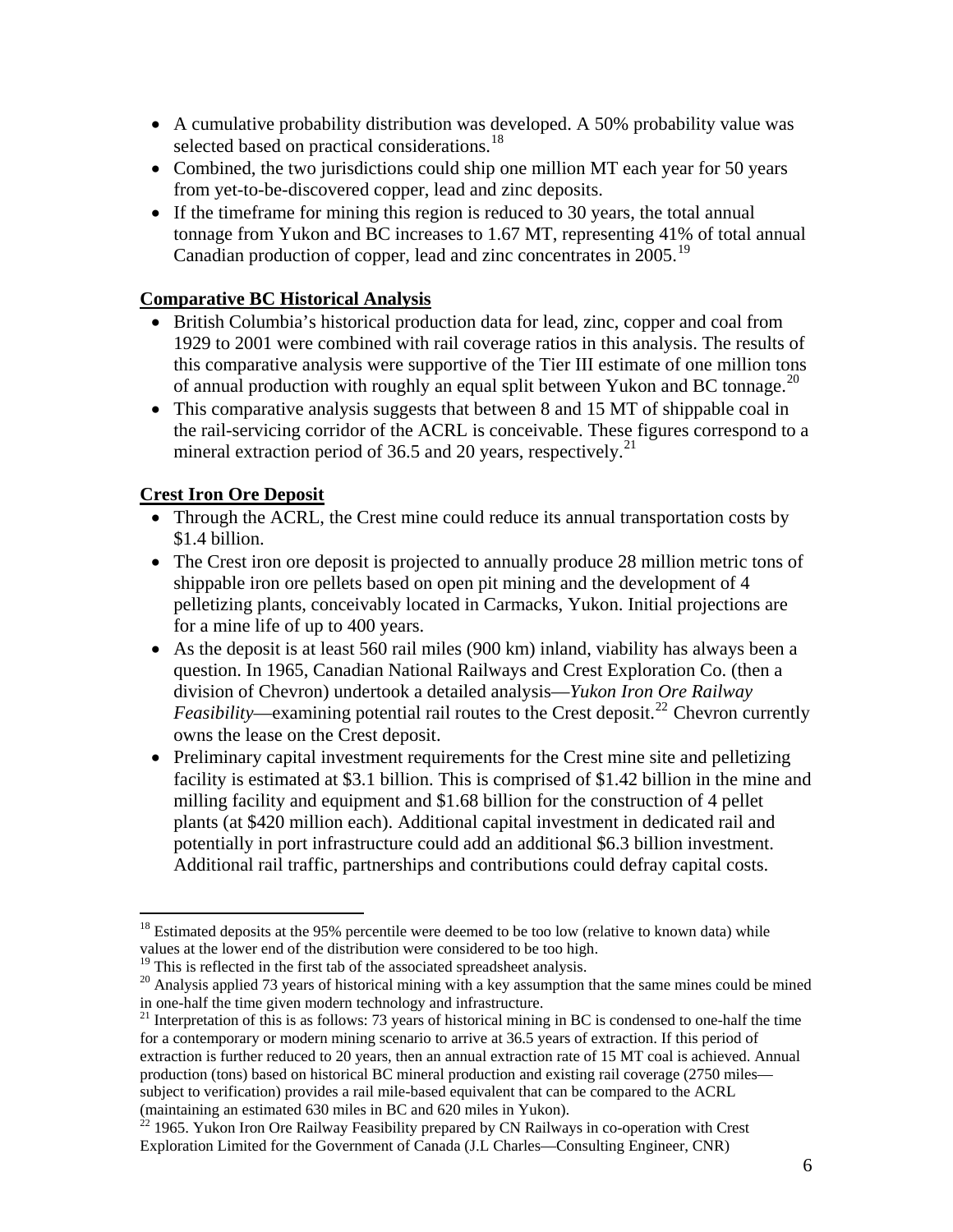- Annual mine and mill operating costs for Crest are estimated at \$590 million. Operating costs per ton of producing iron ore pellets are estimated at \$32 (includes mining, milling and pelletizing).
- The Crest deposit is believe to be the second largest iron ore deposit in the world and, as such, has strategic value that may extend beyond its economic value. A supply chain investment could ultimately mobilize the Crest mine given the importance of garnering security of supply in this highly concentrated industry sector.



# **Prospective Rail Tonnage**

Charts 1 and 2 illustrate shippable tonnage estimates from the Tier II analysis and analysis of the Crest Iron Ore deposit. Both Crest Iron Ore and BC coal represents a large portion of total tonnage potential. BC coal tonnage is entirely on account of Mount Klappan mines (Lost Fox, Hobbit Boatch, Summit and Groundhog).

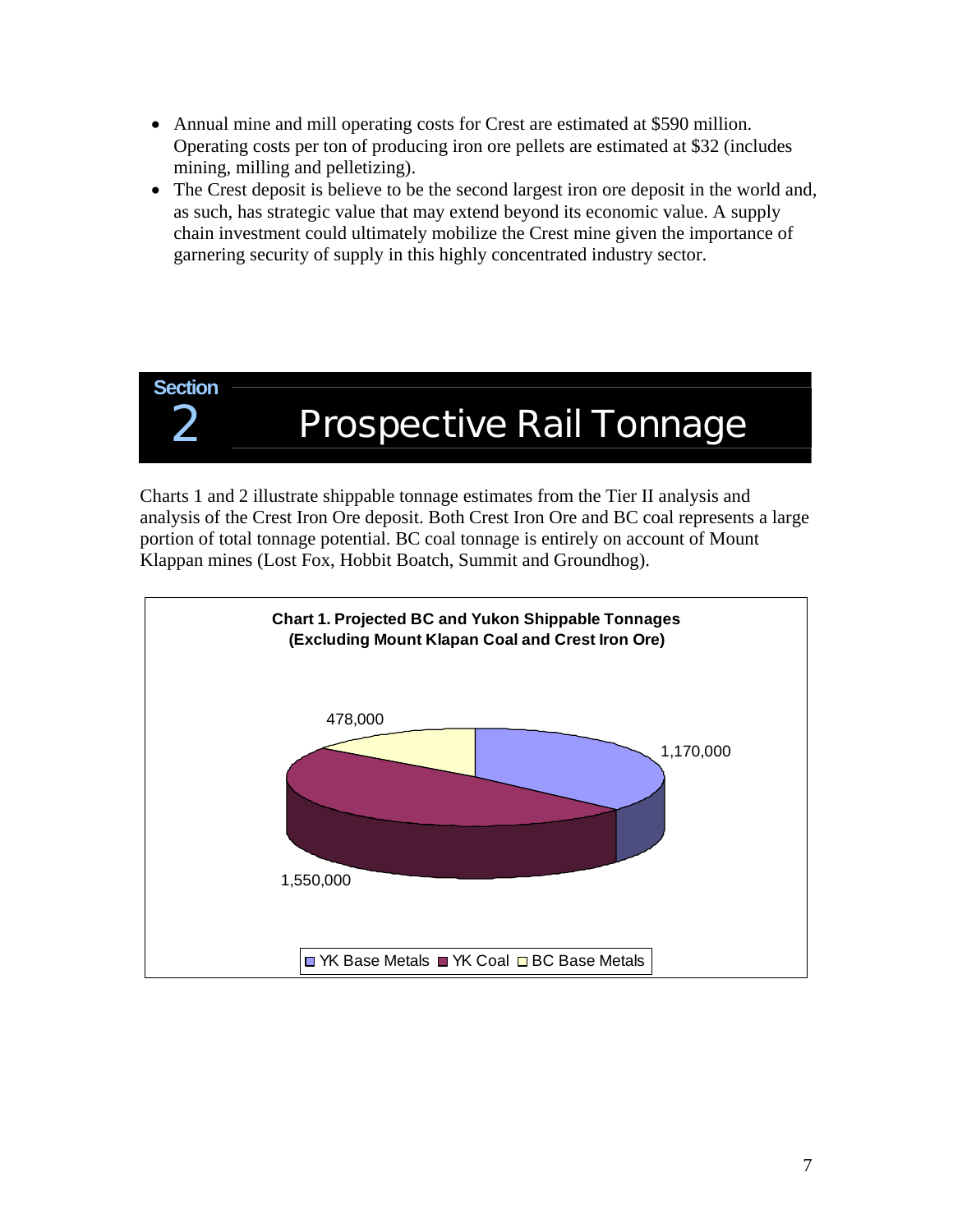

Chart 3 presents annual shippable tons of yet-to-be discovered base metals in Yukon and BC. If these deposits were to be mined over a 30-year period, approximately 1.7 MT of annual shippable base metals would be anticipated. Alternately, if these deposits were to be mined out over 50 years, 550 thousand tons could be shipped annually from Yukon with 450 tons shipped from BC mines. $^{23}$  $^{23}$  $^{23}$ 





<span id="page-7-0"></span><sup>1</sup>  $^{23}$  BC tonnages were estimated based on the ratio of Yukon to BC tonnages developed in Tier II.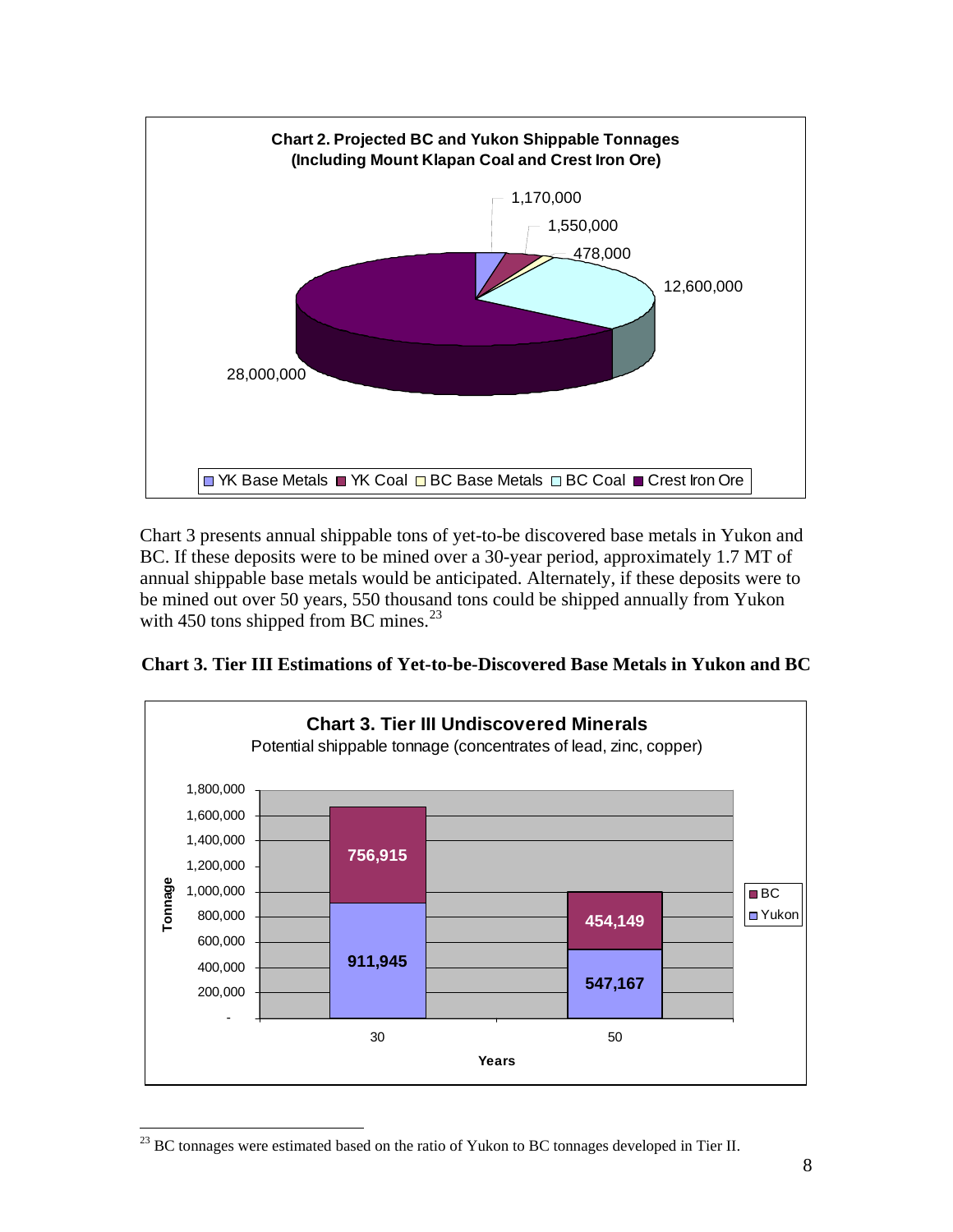BC historical mineral production data was analyzed and applied as a point of reference for Tier II and III results as mineralogical similarities between Yukon and BC are observed. This comparative analysis examined rail mileage and mineral production in BC based on historical data from 1929 to 2001. The ratio of BC mineral production to rail mileage was calculated and this ratio was applied in deriving a crude estimate of potential production for the ACRL-impacted mining areas in BC and Yukon.

As modern technologies have considerably improved mining productivity, it was assumed that the years expended in mining the historical tonnage would be reduced. One approach applied a doubling of the pace of extraction, thus the 73 years of extraction was undertaken in 36.5 years. Another approach was to mine and ship the equivalent volume in 20 years. The results of these supplemental approaches are presented in Tables 1 and 2.

#### **Table 1. Comparative BC Historical Analysis Estimations (36.5 years to mine)**

|                                | <b>Tons Base</b><br><b>Metals</b> | Tons<br>Coal | <b>Total</b><br>(tons) |
|--------------------------------|-----------------------------------|--------------|------------------------|
| <b>Yukon Conversion</b>        | 509.769                           | 4.051.308    | 4.561.077              |
| <b>BC Region Conversion</b>    | 517.991                           | 4.116.652    | 4.634.643              |
| <b>Total Yukon and BC tons</b> | 1,027,760                         | 8,167,961    | 9,195,721              |

|                                | <b>Base</b><br><b>Metals</b> | Coal       | <b>Total</b> |
|--------------------------------|------------------------------|------------|--------------|
| <b>Yukon Conversion</b>        | 930.329                      | 7.393.638  | 8,323,966    |
| <b>BC Northern Region</b>      |                              |            |              |
| <b>Conversion</b>              | 945.334                      | 7,512,890  | 8,458,224    |
| <b>Total Yukon and BC tons</b> | 1,875,663                    | 14,906,528 | 16,782,191   |

#### **Table 2. Comparative BC Historical Analysis (36.5 years to mine)**

# 2.2 Comparison of Results

 $\overline{a}$ 

A comparison of the Gartner Lee results and the approaches applied in this study is presented below.<sup>[24](#page-8-0)</sup> All data reflects combined Yukon and BC tonnages (scale is altered to better present base metal tonnages).

<span id="page-8-0"></span> $24$  Each Yukon and BC mine in the Gartner Lee study was evaluated based on estimated, unique mine life. The un-weighted average mine life in the GL study was between 14 and 15 yrs (excludes Crest). The associated spreadsheet for this study applied an average mine life to each lump sum total production (years are denoted in Chart 3). This estimated mine life (or period of extraction) is editable. Data forwarded to Informetrica included mine life estimates along with proposed start-up dates. These are not reported in this study.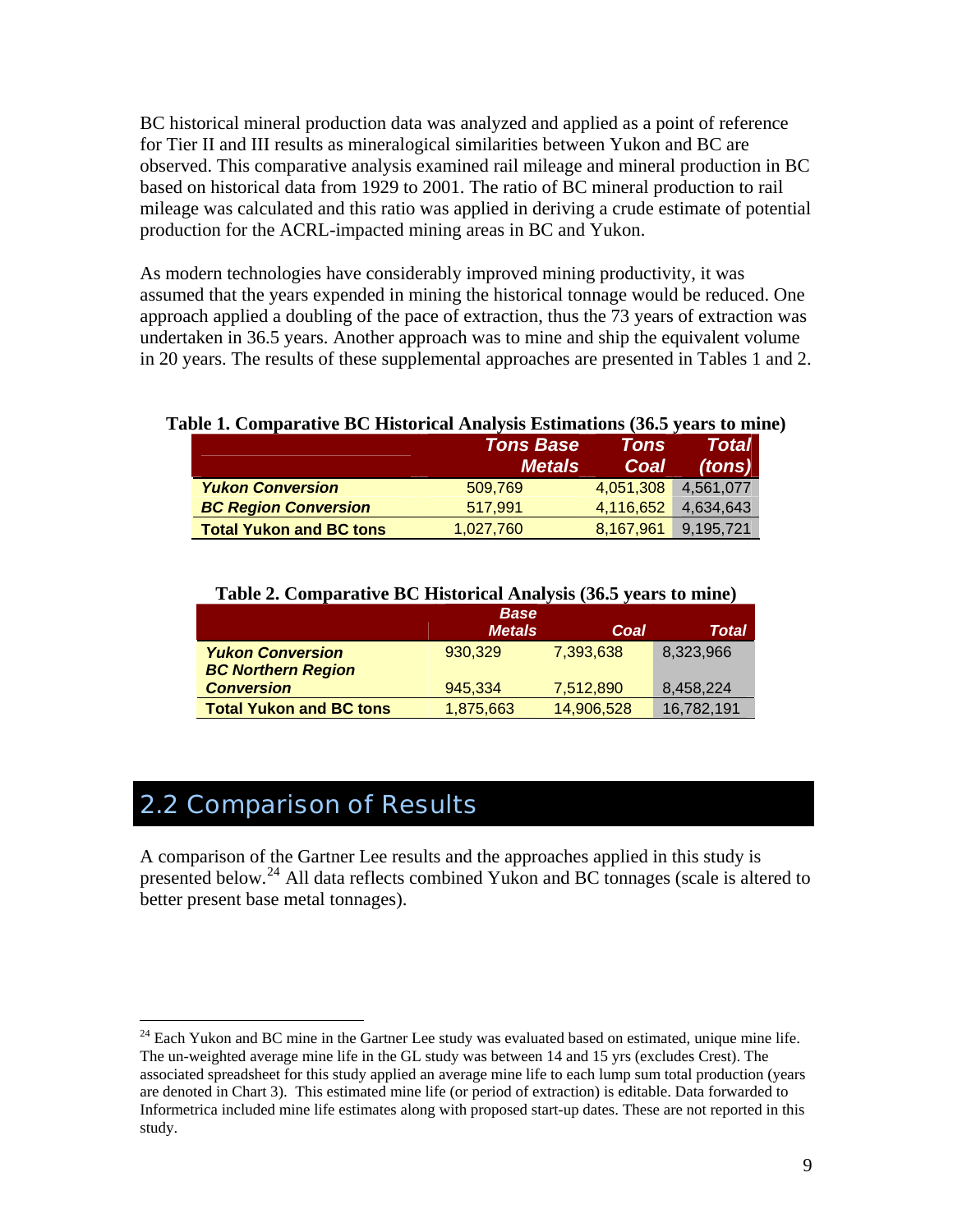

Chart 4 highlights a degree of convergence in estimates for shippable base metal concentrates between one and two million MT. Results from Tier II analysis suggest approximately 1.6 MT shippable base metal concentrates could be anticipated from year zero to 20 based on known deposits, with roughly the same 1.6 MT continuing from year 20 to year 50, based on yet-to-be-discovered mineable deposits. Conversely, Chart 5 reveals that estimated tons of shippable coal tonnage by methodology is more variable.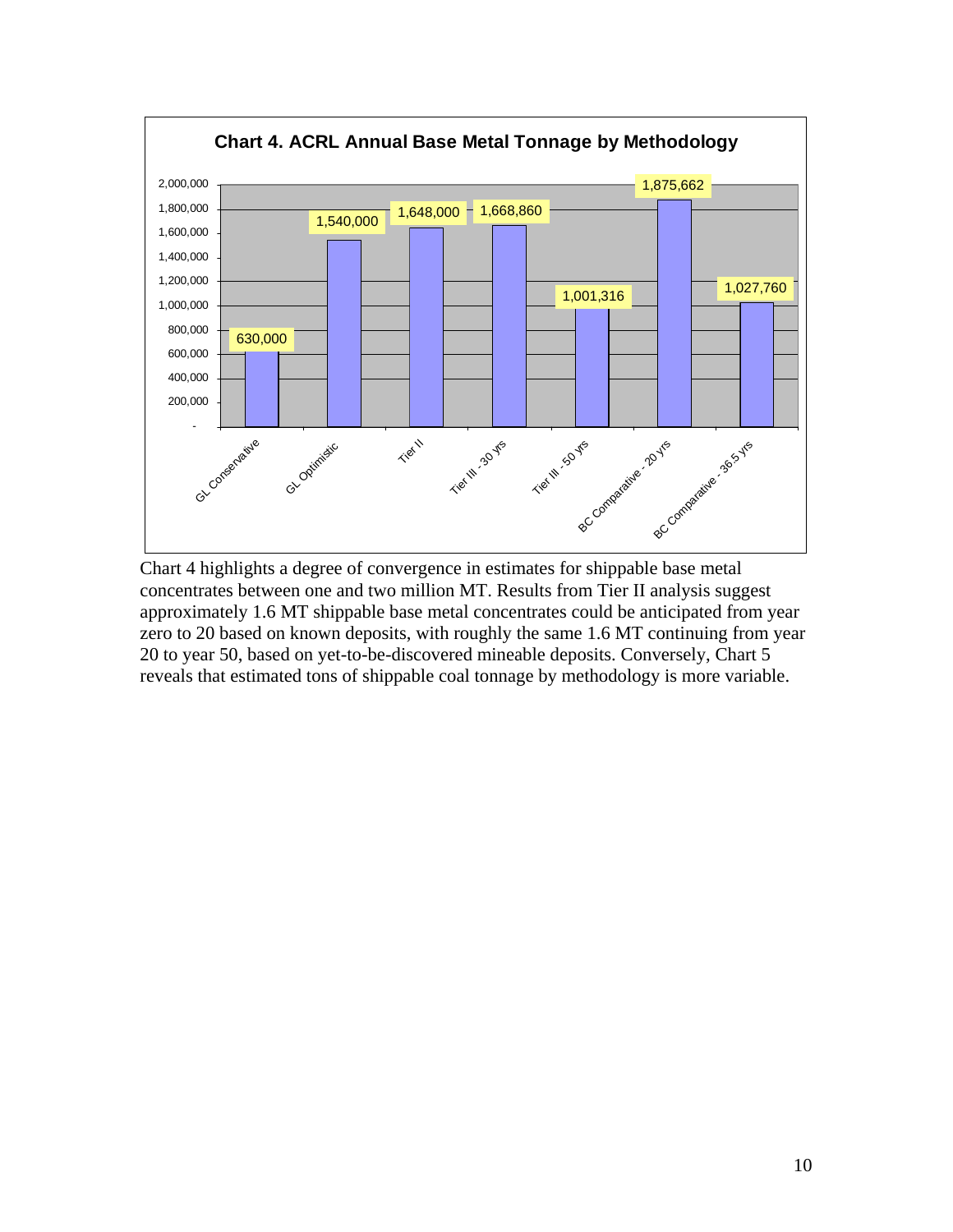

This study applied a transportation cost test for coal as well as a test based on the quality of the deposit.<sup>[25](#page-10-0)</sup> A critical decision point in evaluating coal shipments arises in the case of Klappan Mountain mines in BC. Given its proximity to the ACRL, it may be anticipated that Klappan coal could be shipped by rail to Ridley Island (Prince Rupert port) for export to Asia. Based on BC historical data, 6 MT of shippable coal is projected while Gartner Lee estimates an optimistic scenario would amount to 3.9 MT shippable coal. To be explicit with this data, values reflected above are presented in numerical form in Table 3.

| <b>Base</b> | Coal          | <b>Crest Iron Ore</b> |
|-------------|---------------|-----------------------|
| 630,000     | 920,000       |                       |
| 1,540,000   | 3,860,000     | 15,000,000            |
| 1,648,000   | 14,150,000    | 28,000,000            |
| 1,648,000   | 3,197,540     | 28,000,000            |
| 1,668,860   |               |                       |
| 1,001,316   |               |                       |
| 1,875,662   | 14,906,528    |                       |
| 1,027,760   | 8,167,961     |                       |
|             | <b>Metals</b> |                       |

<span id="page-10-0"></span> $\overline{a}$ 

<span id="page-10-1"></span><sup>&</sup>lt;sup>25</sup> More rigorous analysis was applied to base metals than coal on account of available data. Beyond assessing transportation costs, this study applied the status of coal (i.e., metallurgical was shipped and thermal was not). This study did not include Bonnet Plume coal in the shippable amount on this basis.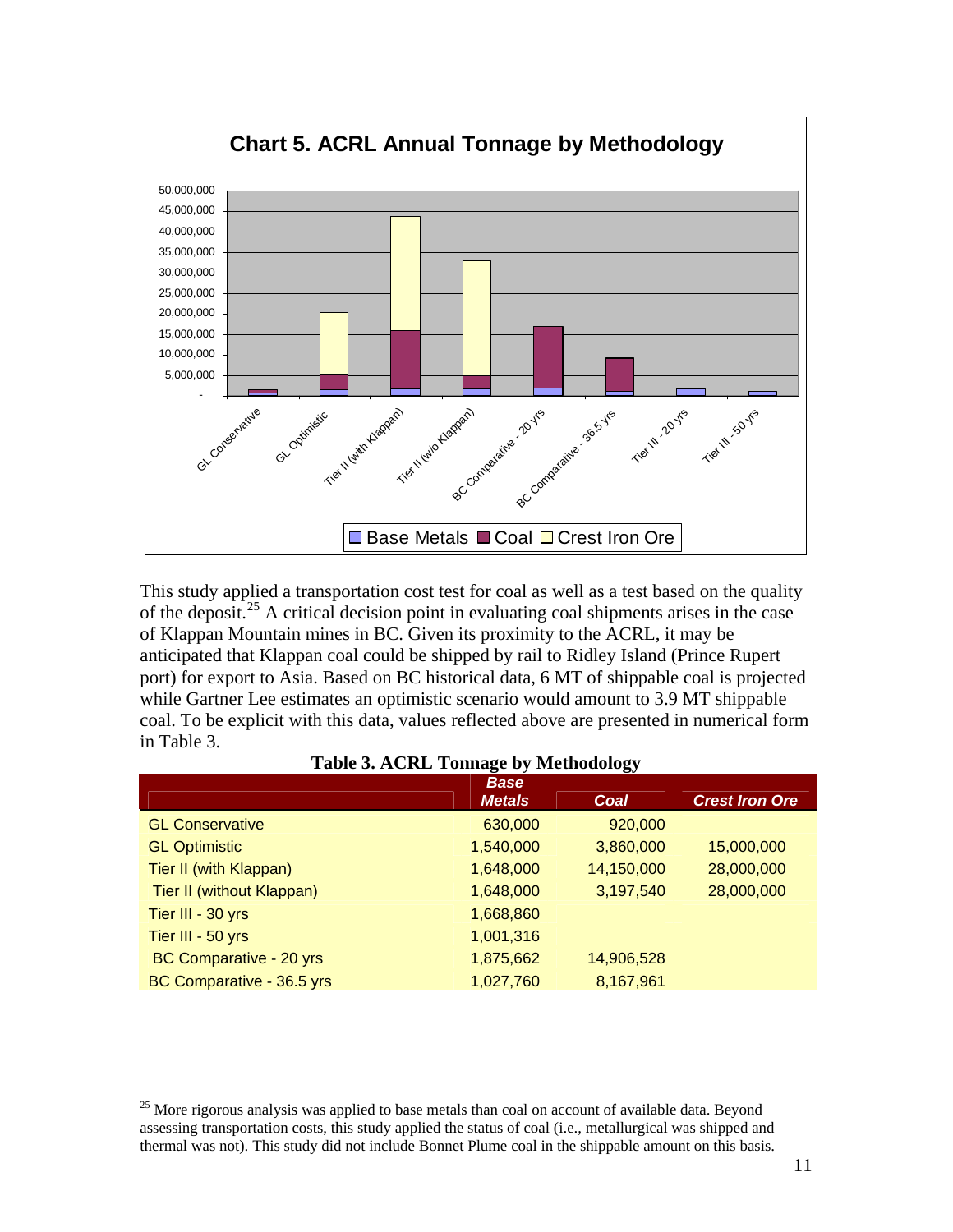

As Yukon and BC mines begin operations, capital will be expended and operating costs incurred. These investments and expenses create positive local and external economic impacts (modeled and estimated by Informetrica). Charts 6 and 7 illustrate the impacts of the ACRL on operating expenditures and capital investments as well as the impacts of including or excluding key mines from the analysis. $26$ 

Given the size of Crest and Klappan deposits, total operating and capital expenses from ACRL-induced mines are presented with and without inclusion. A potential of \$2.2 billion could be expended annually on operational expenses such as salaries, fuel and electricity, repairs, etc. when included and \$420 million where they are excluded. Capital expenditures with Crest and Klappan included amounts to \$5.3 billion and \$1.6 billion when excluded.



1

<sup>&</sup>lt;sup>26</sup> Analysis relied on Western Mine Engineering, Ltd data extracted from: Volume 1. Mining Cost Service (2006) and Gartner Lee study results.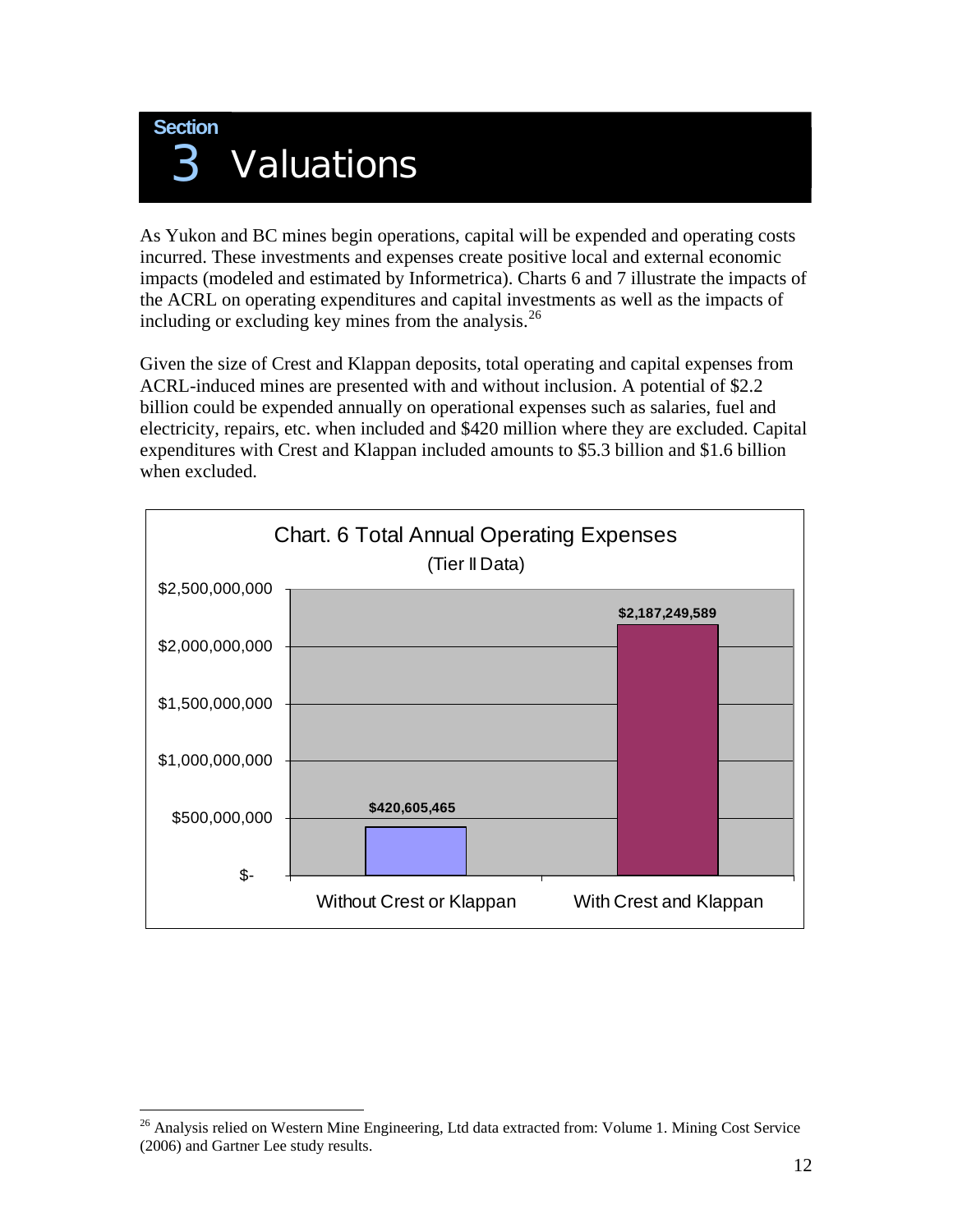

Chart 8 illustrates the capital investment impact of infrastructural projects if Crest bears full infrastructural investment costs.

<span id="page-12-0"></span>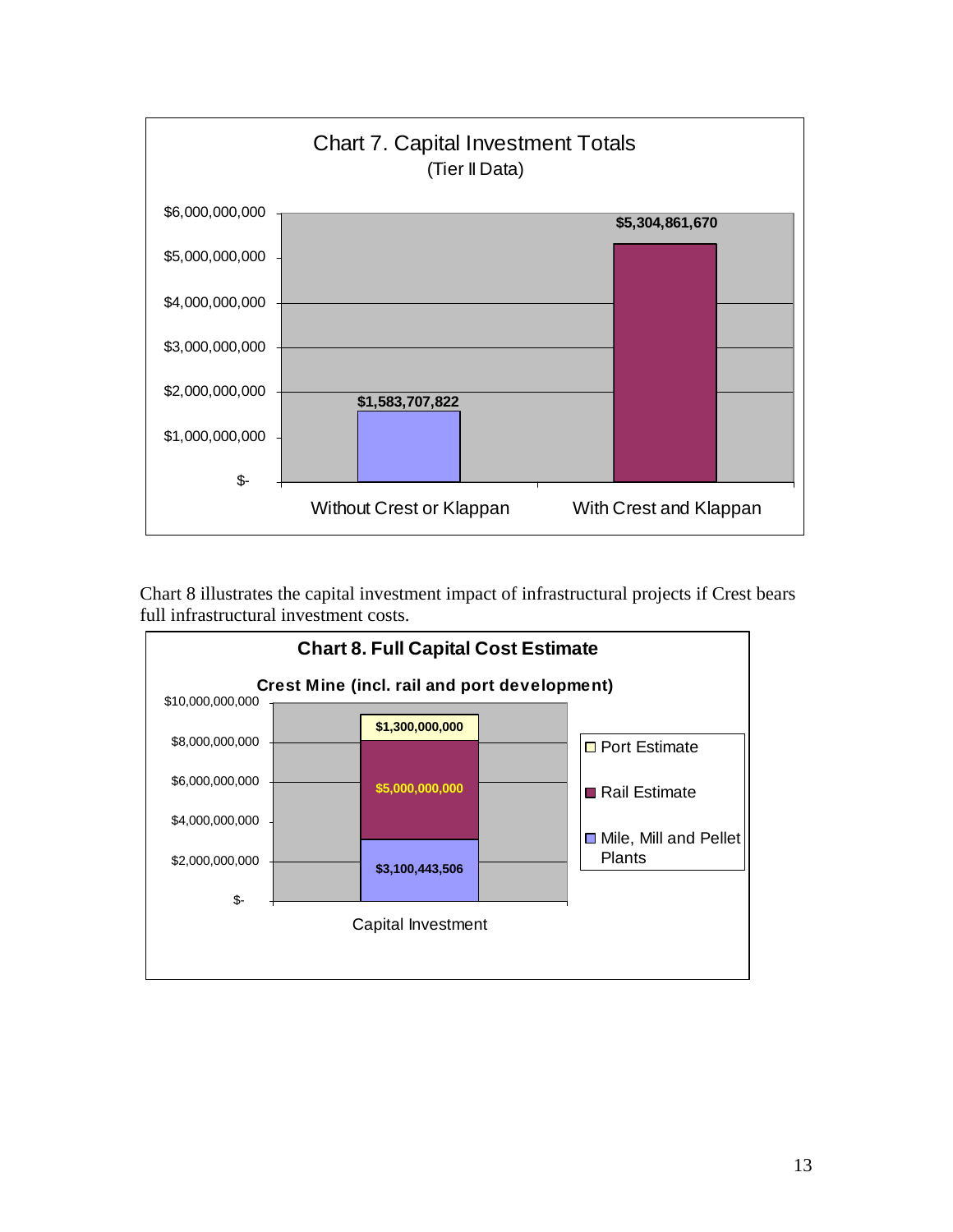# 3.1 Transportation Cost Differentials and Implied Value of Rail

A railroad would reduce cost structures for many northern industries, most notably the mining sector. Chart 9 illustrates calculated costs for truck versus rail transportation for all mines (included and excluded) as per Tier II analysis. $27$ 



Through access to rail, ACRL-induced mines will benefit through a reduced cost structure and improved economies of scale, providing a corresponding increase in production occurs. From Tier II and Tier III analysis as well as a separate analysis of the Crest deposit, various value estimates can be attached to the development of the ACRL. These are summarized as follows:

- Mines that are proposed to be operational (through Tier II analysis) enjoy transportation cost savings of \$216,335,000 through access to the ACRL. At 10% discount rate over 20 years of shipping Tier II tonnage, net present value is calculated at \$1.84 billion.
- As Tier III analysis proposes a continuation of Tier II volumes for 30 years (extending the study period from 20 to 50 years), this value gain can be roughly projected to last 50 years. NPV over a 50-year period (capturing Tier I and II transport savings) at the same 10% discount rate is \$2.3 billion.

 $\overline{a}$ 

 $27$  Trucks were evaluated at US\$0.105 per running mile while rail applied the ton-mile pricing structure presented in the QGI Report: Logistics Evaluation for Mineral Resources; Work Package: A-2 (D) for the ACRL study.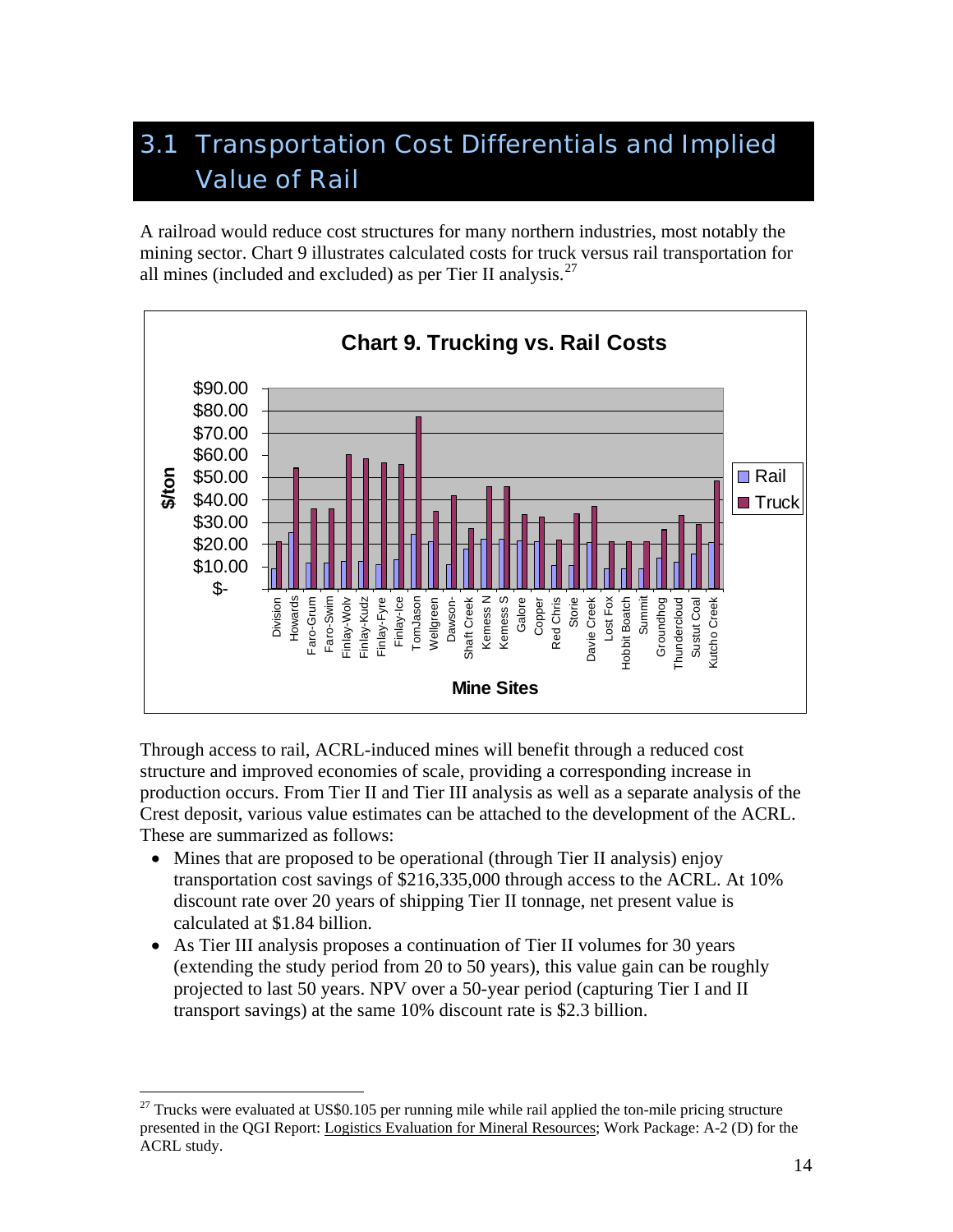- The benefit to the Crest mine amounts to \$1.38 billion annually or \$11.7 billion NPV over 20 years. Extending this valuation to 50 years brings the NPV value to \$13.65 billion.
- The following chart presents the value of payments, if mines were to agree to pay a portion of this transportation savings (beyond basic rail rate; see footnote 15). The table should be interpreted as follows: where mines contribute 25% of the truck-rail differential (e.g., to assist in covering capital costs) for 50 years, NPV of the contribution amounts to \$3.98 billion. This indicates the net present value of cost savings for access to rail transport. Unless mines are forced to make an additional payment to infrastructure (above basic shipping charge), this value would accrue to prospective mining operations.

|                      | <b>Table 4. Value of Transportation Savings</b> |                                             |                  |                  |
|----------------------|-------------------------------------------------|---------------------------------------------|------------------|------------------|
|                      |                                                 | NPV by Percentage Allocation and Total Year |                  |                  |
|                      | <b>25%</b>                                      | 50%                                         | 75%              | 100%             |
| 20 yrs-Tier II       | 460,465,706<br>\$                               | 920,931,411<br>\$                           | \$1,381,397,117  | \$1,841,862,823  |
| 20 yrs-Crest         | \$2,930,467,049                                 | \$5,860,934,098                             | \$8,791,401,147  | \$11,721,868,197 |
| 20 yr Total          | \$3,390,932,755                                 | \$6,781,865,510                             | \$10,172,798,265 | \$13,563,731,019 |
|                      |                                                 |                                             |                  |                  |
| 50 yrs-Tier II & III | 567,659,576<br>\$.                              | \$1,135,319,152                             | \$1,702,978,727  | \$2,270,638,303  |
| 50 yrs-Crest         | \$3,412,793,762                                 | \$6,825,587,524                             | \$10,238,381,285 | \$13,651,175,047 |
| 50 yr Total          | \$3,980,453,338                                 | \$7,960,906,675                             | \$11,941,360,013 | \$15,921,813,350 |

Another difference between private rail and public road transportation is the differential impact on public road maintenance expenditures. Although these are can be partially captured through user fees or tariffs, the following chart portrays the potential value of public expenditure savings based on proposed annual mining production ton-miles. Though the cost per ton mile of maintenance is not know, it could amount to \$203 million where each ton-mile cost is determined to be 1 cent or one-half billion where maintenance costs are 2.5 cents per ton-mile of coal or base metal concentrates.

|                               | Table 5. Cost Savings per Ton Mile at Variable Rates |  |                 |  |                |                                                                         |               |
|-------------------------------|------------------------------------------------------|--|-----------------|--|----------------|-------------------------------------------------------------------------|---------------|
| <b>Ton-Miles</b>              | $\mathsf{Rates} \gg \mathsf{S}$                      |  | $0.01 \pm 1.00$ |  | $0.025$ \$     | $0.05 \pm 1.00$                                                         | <b>0.10</b>   |
| 4,322,515,813 Tier Il Data \$ |                                                      |  | 43,225,158 \$   |  | 108.062.895 \$ | 216,125,791 \$                                                          | 432,251,581   |
| 16,009,840,000 Crest Data \$  |                                                      |  | 160,098,400 \$  |  | 400,246,000 \$ | 800,492,000 \$                                                          | 1,600,984,000 |
| 20,332,355,813 Totals         |                                                      |  |                 |  |                | \$203,323,558.13 \$508,308,895.32 \$1,016,617,790.64 \$2,033,235,581.27 |               |

Substantial public sector value lies in potential tax revenues that are a subject of analysis in the aforementioned Informetrica study. Other factors, such as royalty payments, the potential to limit highway trucking congestion are additional value considerations of a developed ACRL.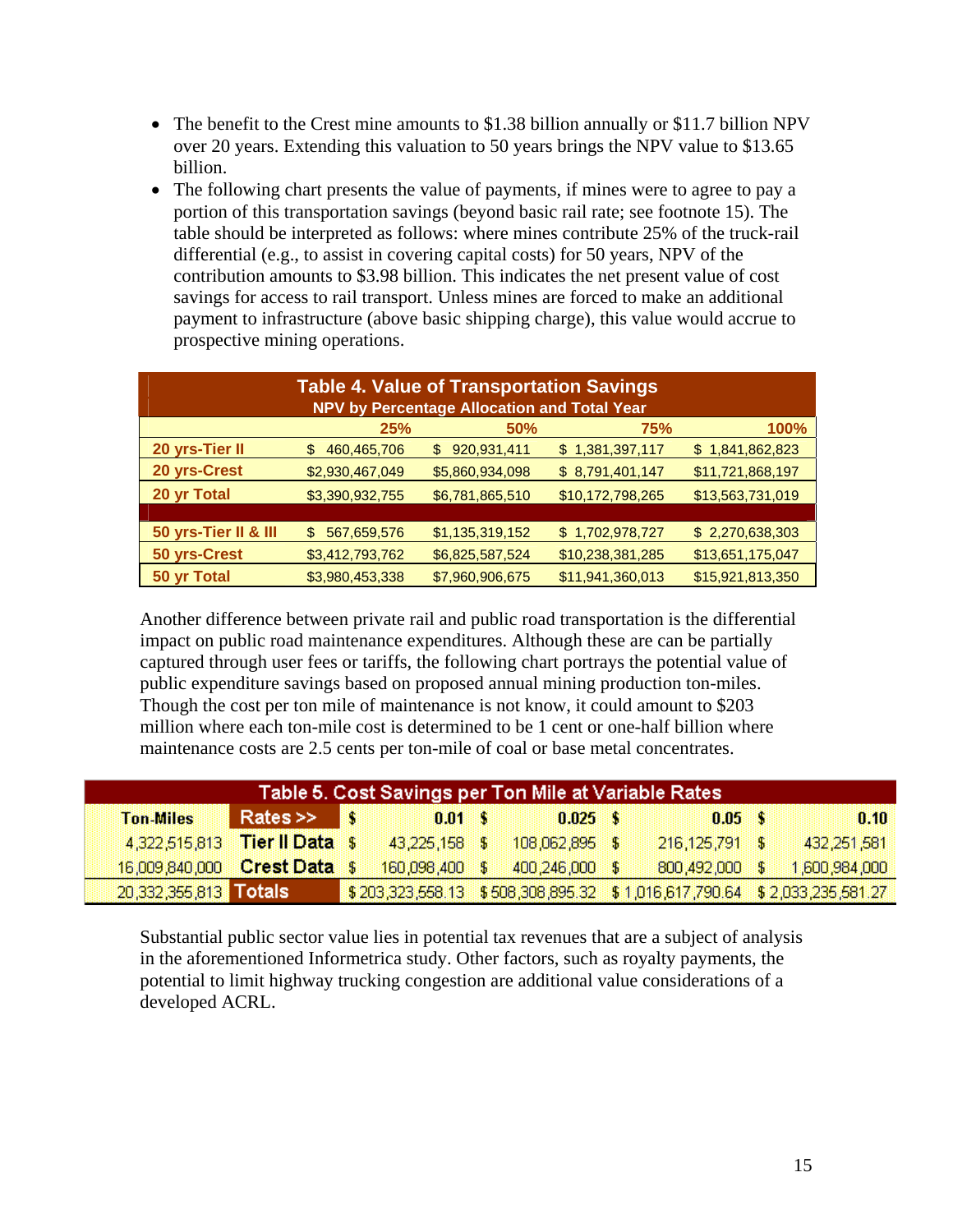

 $\overline{a}$ 

# **Appendices**

This study focused on assessing the potential for a railroad traversing Yukon and BC to stimulate mining sector activity within Yukon and BC. The remainder of this document further explains the quantitative assessment that was undertaken to determine the tonnage of mining production (i.e., concentrates) that would be shipped by rail from Yukon and BC mine sites to selected ports along with related investment and operational expenses. Also included are references, explanatory notes and assumptions applied in estimating inputs (Tier 2 and Tier 3 data) for the AlCan Rail Link Study.

This analysis was conducted by the Yukon Department of Economic Development and the Department of Mines, Energy and Resources deals with **economic and geological information only**. Issues of a social and environmental nature are not considered in this analysis but are the subject of parallel and subsequent discussion and analyses. Units applied in this study are short tons and U.S. dollars.

# A.3.1 Key Assumptions and Applications

- 1. Gartner Lee data on individual mine sites were applied for all mines analyzed in this report. Adjustments were made to the Crest mine from 60% recovery to 70% recovery on account of productivity re-evaluation.
- 2. Screening of mines based on transportation costs was as follows: Competitive benchmark set at 20 miles trucking distance to rail and 300 miles transport on rail. This amounted to \$12.60. Study of ocean freight rates concluded Yukon has \$4.64 shipping rate advantage (over average rates paid by Brazil, Chile and Australia to Shanghai). This amount was credited to Yukon mines to arrive at \$17.24 competitive benchmark shipping cost. A 20% margin of error was credited to elevate the competitive benchmark to \$20.69. Yukon mines that incur greater than this amount were screened out.<sup>28</sup>
- 3. Screening of **base metal** mines based on operating costs was as follows: Opex was calculated based on Gartner Lee estimates and estimates derived from *Western Mine Engineering Ltd*.'s Mining Cost Service. These three expense estimates were evaluated for the focal mining material (i.e., zinc/lead or copper) to derive a US dollar per pound estimated cost (pro-rated to value of focal metal). These estimates were contrasted with global cost opex values as provided through *World Mine Cost Data Exchange Inc.* (minecost.com). Yukon and BC mines with an opex value exceeding two-thirds of operational mines as reported by World Mine Cost Data Exchange were screened out. Mines operating within the top onethird of world mines were noted. An example of a cost chart is provided below with red lines demarcating one-third and two-third levels.

<span id="page-15-0"></span> $2<sup>28</sup>$  One mine that exceeded this bench market was not screened out because operational costs were the lowest among the mines and the mine is working on additional steps to reduce transportation costs.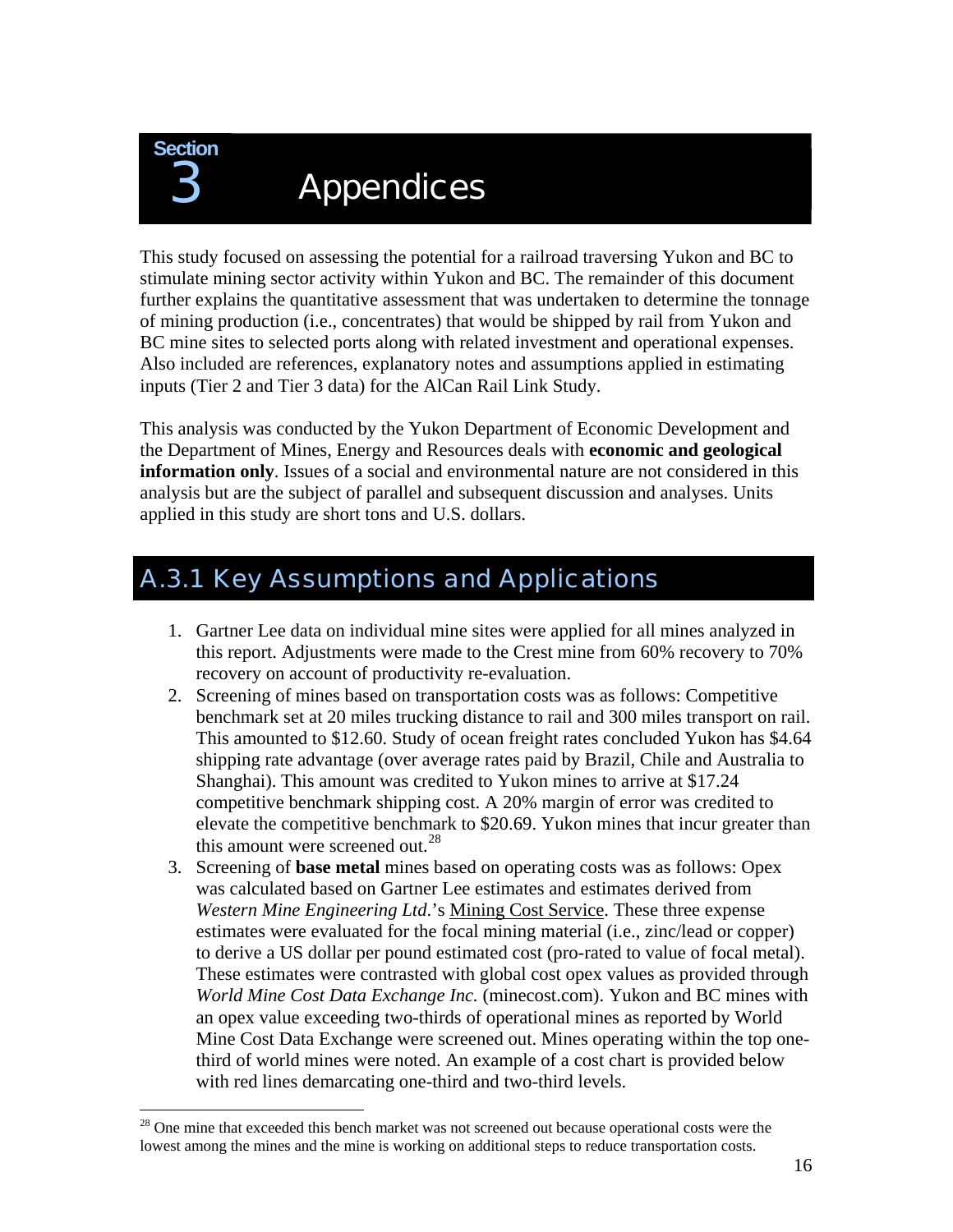



4. A mineable reserve expansion factor was applied in this study. The rationale was that the ACRL would lower the cost structure of the mine, enabling additional resource extraction. The difference between mineable reserve and mineral resource was affected by the distance between the mine and the ACRL. Mines that were between zero and 93 miles and more (>150 km) were rated as 100% and 0% impacted, respectively. Without a cost function to apply in the analysis, the impact percentage was multiplied by 20% to arrive at a reserve expansion amount.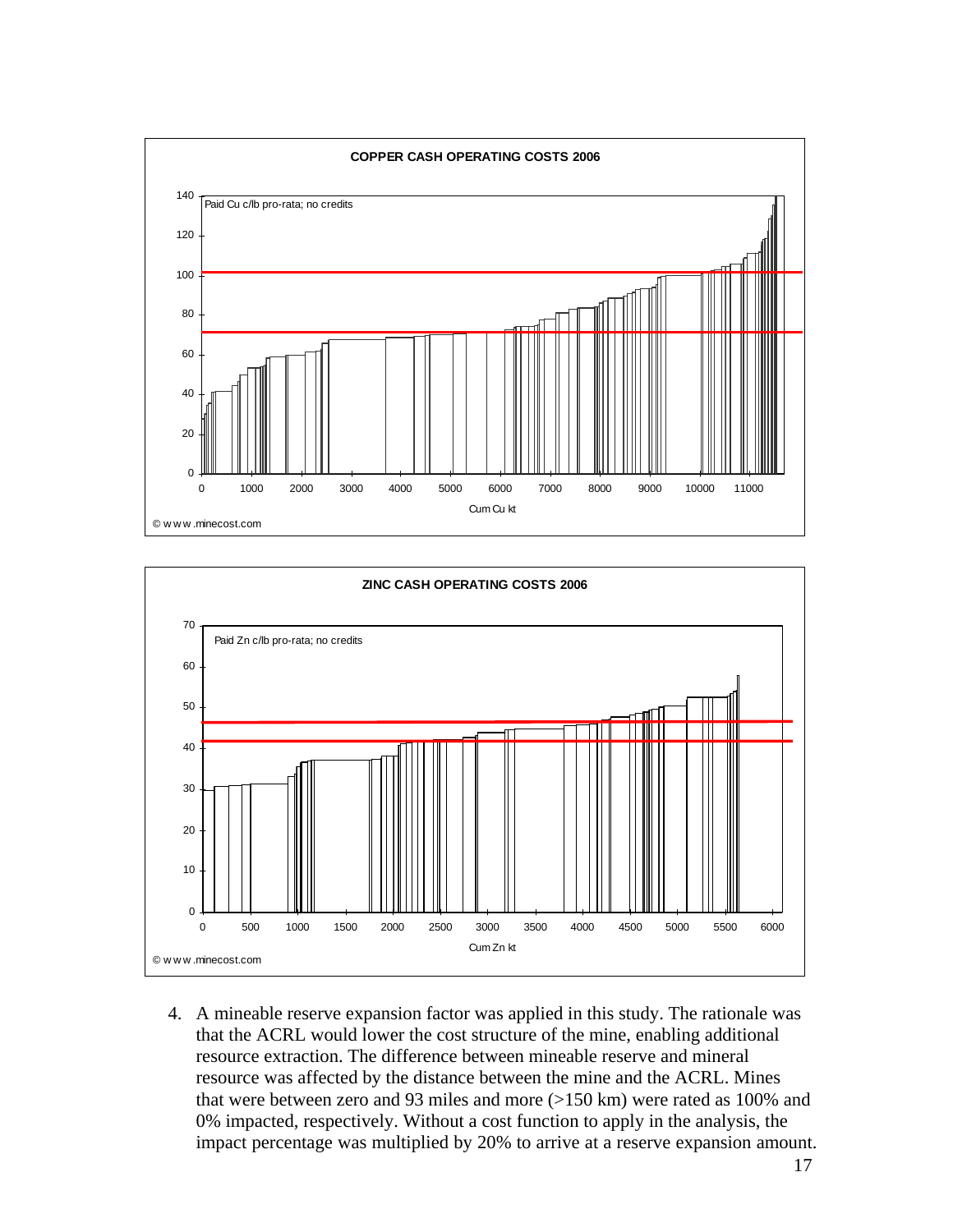The twenty percent figure arises from an assumption that 50% of the expansion potential (i.e., difference between reserve and resource) would be of adequate grade to mine and that 40% of this amount would be impacted by transportation cost reductions. This approach led to a 7% increase in mineable reserve tonnage.

- 5. Distances were estimated for anticipated minesite to highway routing as well as anticipated road and rail routing. Gartner Lee maps and scales were applied in estimating distances.
- 6. QGI rail costing was applied as follows: 1.9 U.S. cents per ton mile for over 500 miles; 2.2 cents per ton mile between 400 and 500 miles; 2.5 cents per ton mile between 300 and 400 miles; 3.5 cents per ton mile between 200 and 300 miles; 6 cents per ton mile between 100 and 200 miles; and 10 cents per mile between 0 and 100 miles.

# A.3.2 Introduction to Accompanying Spreadsheet

The following notes relate to numbered tabs in the underlying spreadsheet document (EcDev Tier II and III Final July 29.xls). Identification of column and row values is provided cell comments in the spreadsheet.

- 1. Global Production provides overview of global base metal production based on 2005 production of refined copper, lead, and zinc. Global production values are Worksheet is taken from US Geological Survey, Mineral Commodity Summaries, January 2006. [http://minerals.usgs.gov/minerals/pubs/commodity/zinc/zinc\\_mcs06.pdf](http://minerals.usgs.gov/minerals/pubs/commodity/zinc/zinc_mcs06.pdf) [http://minerals.usgs.gov/minerals/pubs/commodity/lead/lead\\_mcs06.pdf](http://minerals.usgs.gov/minerals/pubs/commodity/lead/lead_mcs06.pdf)
- 2. Tier 2 through analysis and filtering, worksheet provides estimates of potential rail volumes from selected mines in Yukon and BC along with operating and capital expenses. Gartner Lee Study (Work Package A2(a)), *Traffic Data Development for Mineral Resources* applied extensively throughout development of Tier 2 data.
- 3. Tier 3 provides estimation of undiscovered minerals across Yukon. Key contributions from Geoff Bradshaw (Yukon Geological Survey) with reference to Survey staff (Dept. of Energy, Mines and Resources) and partners who developed a large mineral tract database for application in estimating mineral deposit potential across Yukon.
- 4. Base Metals & Coal BC comparison provides a comparison of mineral and coal extraction in BC and Yukon. Values for Yukon are compared to BC after adjusting for variations in size. Not that this worksheet should only be applied as secondary evidence for findings in Tier 2 and 3 analyses. Data from BC Ministry of Energy, Mines and Petroleum Resources; key contributor: Ken Galambos.
- 5. Abridged Reserves the mass of mineable reserves is linked to mineral prices and cost structures. As metal prices rise or costs drop, mineable reserve expands (i.e.,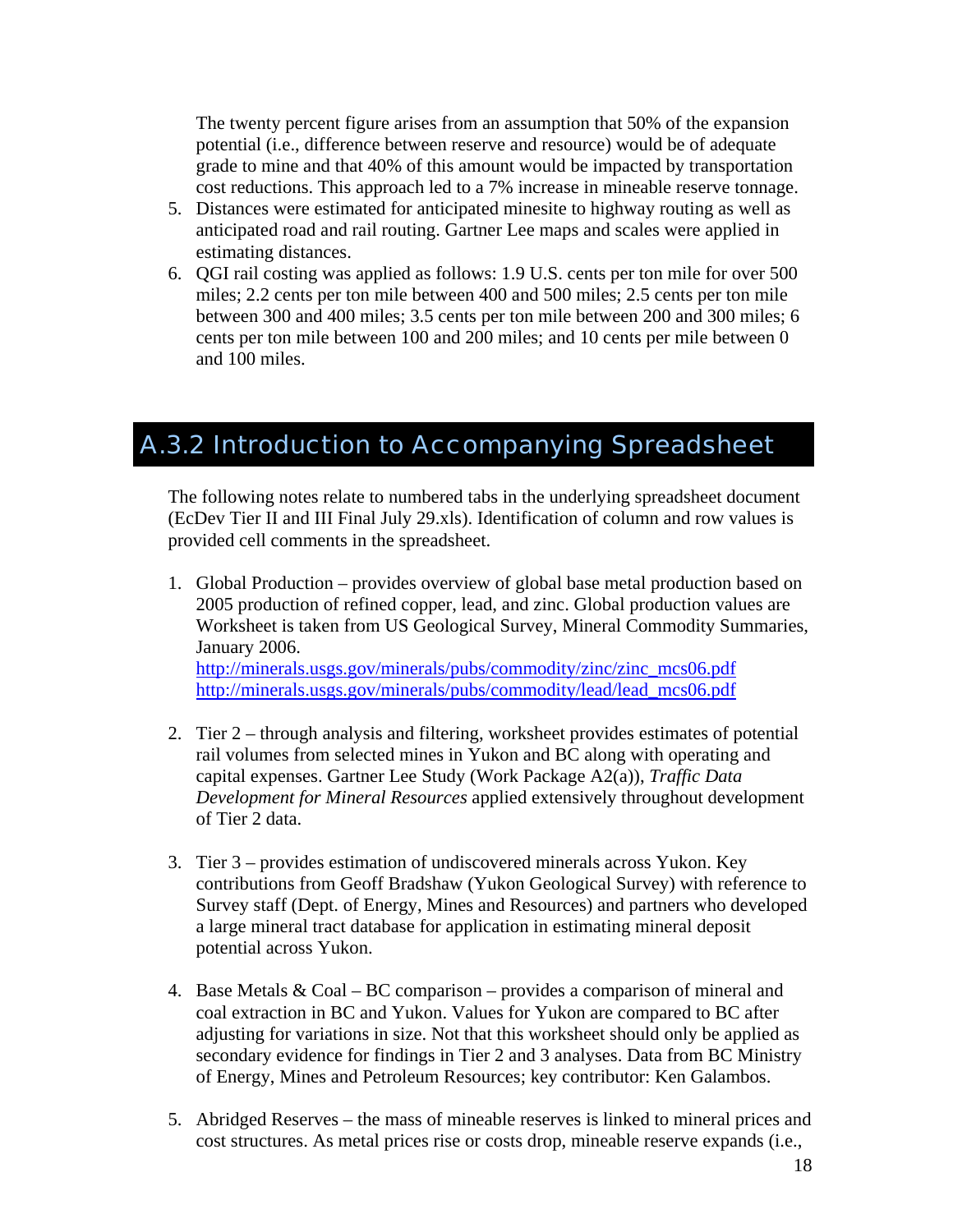it becomes economical to dig deeper). On average, mineable reserves were estimated to increase 7.6% on account of reduced transportation costs and lower unit costs through economies of scale factors.

- 6. Minesite Evaluation presents minesite data such as abridged reserves, total shippable volumes, daily tons, operating expenses and capital costs.
- 7. Opex & Capex (i.e., operating expenses and capital expenses) Matrix table of operating expenses and capital costs at various production levels (tons per day milled at minesite). Provides data from Western Mine Engineering Ltd., *Mining Cost Services* and Gartner Lee Work Package A2(a). Data from WME is interpolated and presented in matrix form (links daily tonnage and stripping ratios with operating and capital costs).
- 8. Refined Metal Cost Test estimates pro rata costs of production in terms of US dollars per pound of refined metal (does not include smelting). Gartner Lee (A2(a)) data provides deposit grade estimates and recovery rates and is combined with opex estimates from WME. Purpose of developing these costs is they are comparable to data provided in tabs 11 and 12 (Cu and Zn) that presents world mining costs on same basis.
- 9. Transportation Transportation costs and distance (manually estimated) from mines to selected ports by truck and rail. Costing basis provided by QGI Inc.
- 10. Transport Test Estimates of global shipping costs are applied in comparison to Yukon and BC mine costs. Where local mines are 20% higher than global benchmark, mines are excluded from analysis.
- 11. Cu Copper costs for various global mining operations. Red bars indicate cost levels for mines within the top 33% and 67% of most competitive mines (on cost per pound of refined metal production basis…as per Tab 8).
- 12. Zn Same as Tab 11.
- 13. Crest Deposit is examined for cost competitiveness.
- 14. Comparison between different study results is presented.

# A.3.3 Mine Inclusion/Exclusion Status & Rationale

# **Yukon Deposits**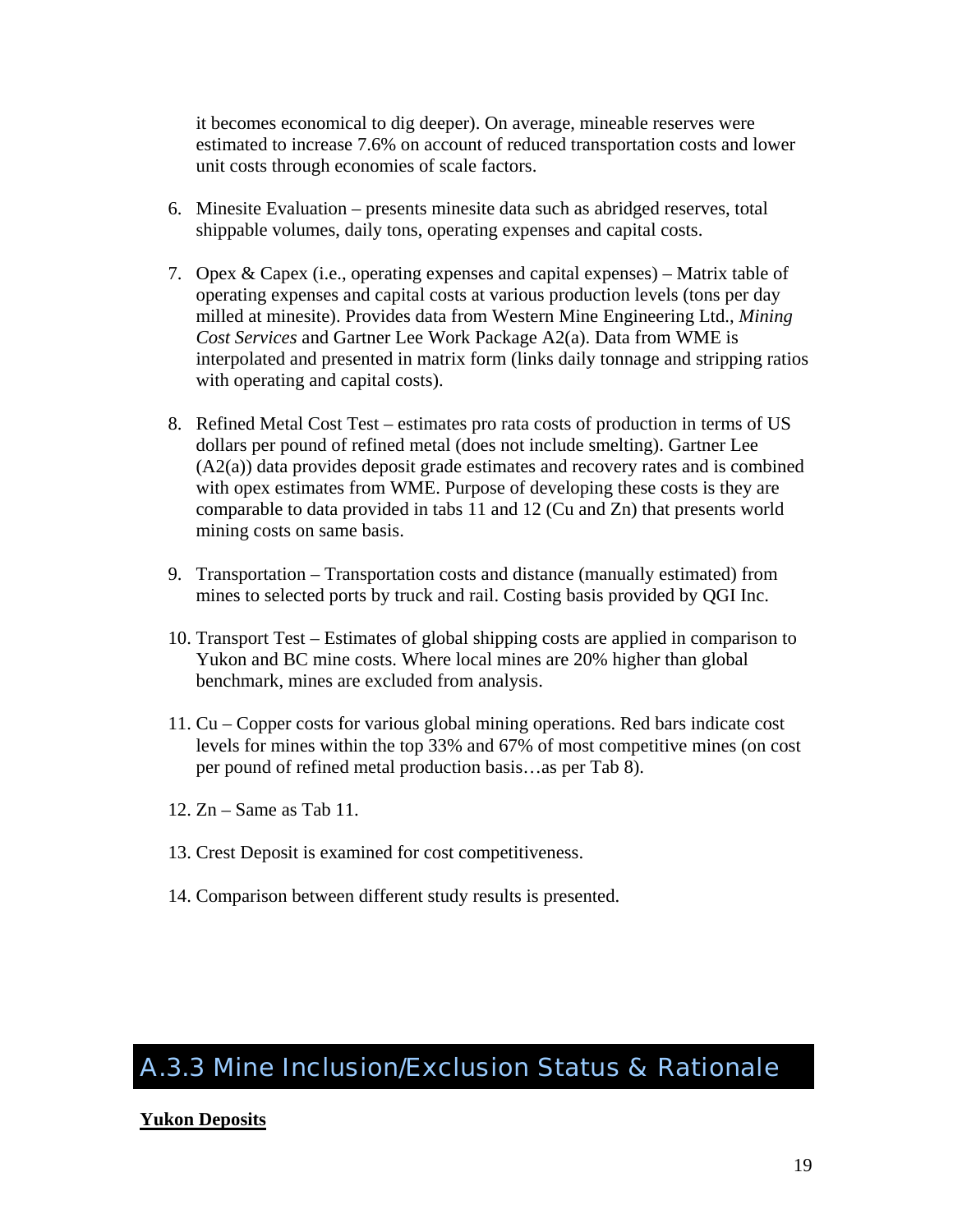# **CREST**

Status: Included

Rationale: Comparative assessment with the largest iron ore mine in Canada that is and has been operation for several decades (i.e., Carol Lake mine owned by the Iron Ore Company of Canada).

# **DIVISION**

Status: Included Rationale: Export potential coal and competitive transportation.

# **HOWARDS PASS**

Status: Included

Rationale: Per unit value could have the deposit being developed with or without a railroad. Additional rail spur proposed by developer.

# **GRUM**

| Status: | Included                                                   |
|---------|------------------------------------------------------------|
|         | Rationale: Competitive operating and transportation costs. |

# **SWIM**

| Status: | Included                                                   |
|---------|------------------------------------------------------------|
|         | Rationale: Competitive operating and transportation costs. |

# **FETISH (Wolverine)**

Status: Included

Rationale: Despite the short mine life of the deposit, the location relative to future rail development would prompt additional exploration and expansion of known reserves.

# **TAG (Kudz Ze Kayah)**

| Status: | Included                                                   |
|---------|------------------------------------------------------------|
|         | Rationale: Competitive operating and transportation costs. |

# **FYRE**

| Status: | Included                                                   |
|---------|------------------------------------------------------------|
|         | Rationale: Competitive operating and transportation costs. |

# **ICE**

| Status: | Included                                                   |
|---------|------------------------------------------------------------|
|         | Rationale: Competitive operating and transportation costs. |

# **TOM/JASON**

Status: Excluded Rationale: Non-competitive transportation costs could preclude the development of deposits.[29](#page-19-0)

<span id="page-19-0"></span> $\overline{a}$  $29$  For prospective mines with this rationale, anticipated costs with rail development were still above criterion threshold values.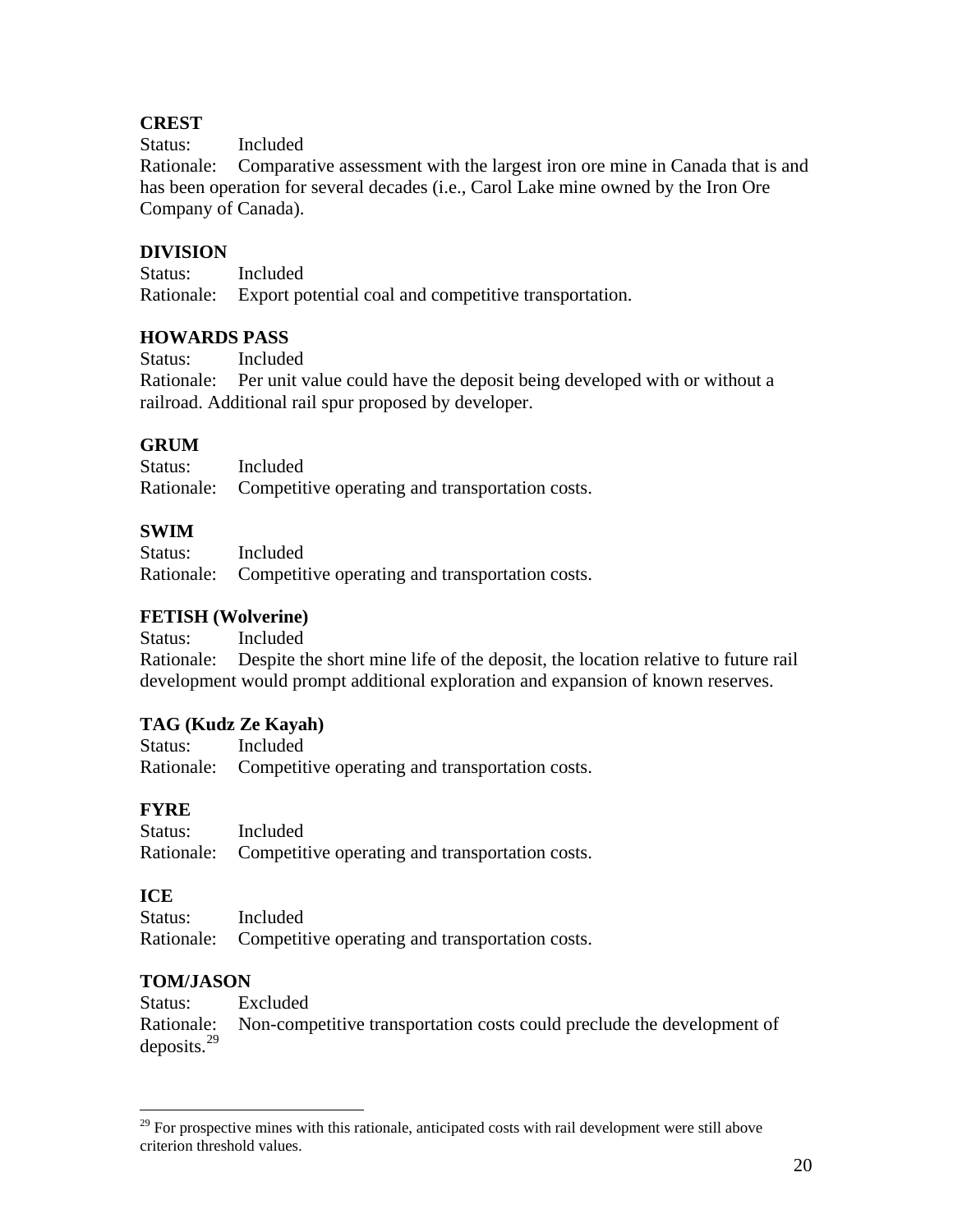#### **WELLGREEN**

Status: Excluded Rationale: Non-competitive transportation costs could preclude the development of deposits.

### **MINTO**

| Status: | Included                                                   |
|---------|------------------------------------------------------------|
|         | Rationale: Competitive operating and transportation costs. |

#### **CASINO**

| Status:     | Excluded                                                                          |
|-------------|-----------------------------------------------------------------------------------|
| small. $30$ | Rationale: Volumes of concentrate shipped from a porphyry copper deposit would be |
|             |                                                                                   |

# **CASH**

Status: Excluded Rationale: Volumes of concentrate shipped from a porphyry copper deposit would be small.

#### **RED MOUNTAIN**

Status: Excluded Rationale: Volumes of concentrate shipped from a porphyry molybdenum deposit would be small.

# **LOGTUNG**

Status: Excluded Rationale: Volumes of concentrate shipped from a porphyry tungsten deposit would be small.

#### **MACTUNG**

Status: Excluded Rationale: Volumes of concentrate shipped from a tungsten deposit would be small.

#### **GRIZZLY**

Status: Excluded Rationale: The high cost of underground mining in conjunction with the moderate value of the ore could preclude the development of the deposit at present.

#### **SULPETRO**

 $\overline{a}$ 

Status: Excluded

Rationale: Distance to tide water accompanied by the low unit value of the product could preclude the development of the deposit.

<span id="page-20-0"></span> $30$  Mines with this stated rationale were potentially viable, however, they constituted a relatively small shippable volume and were excluded from impact results.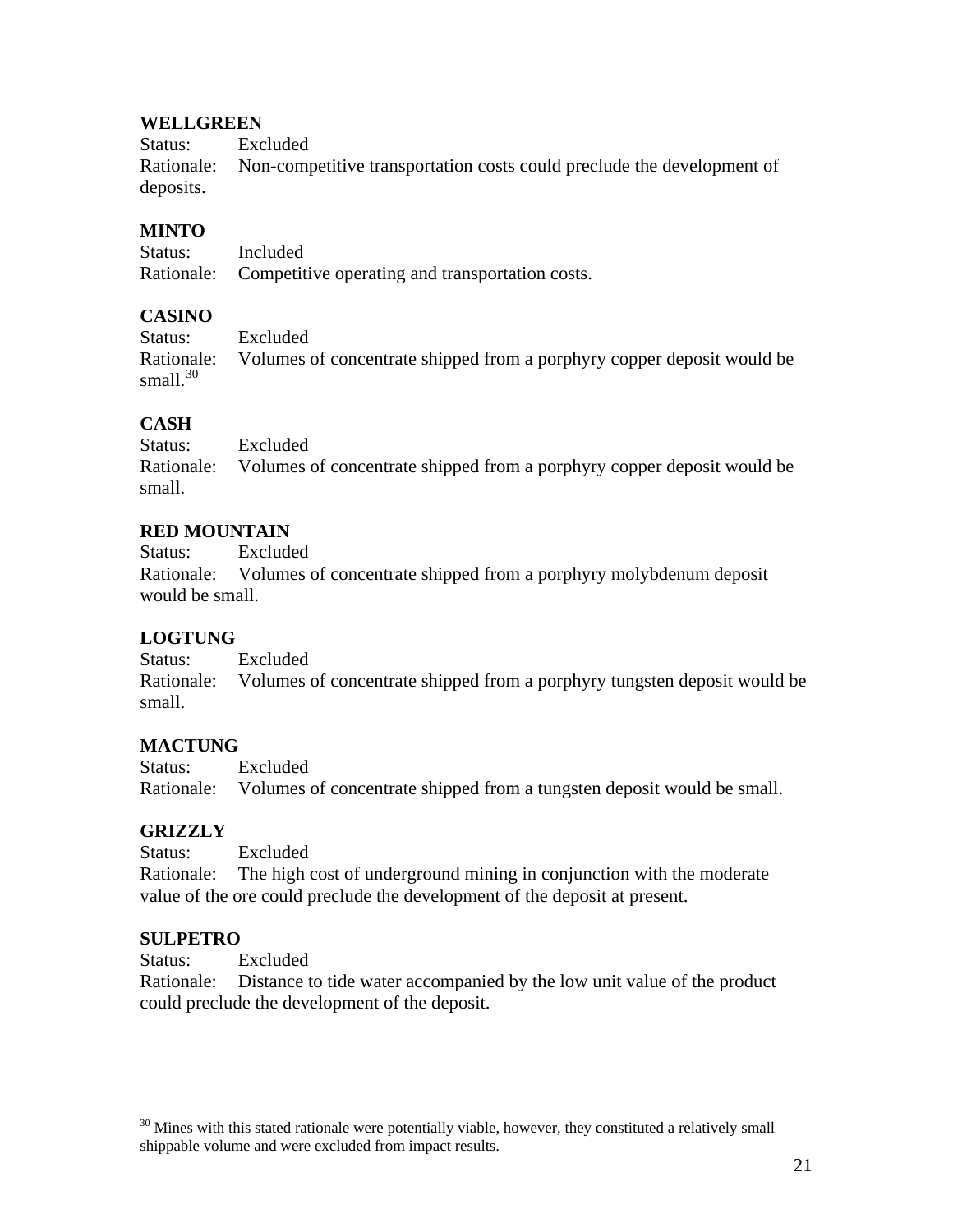### **Bonnet Plume Coal**

SPACESHIP

Status: Excluded Rationale: Distance to tide water accompanied by the low unit value of the product could preclude development of the deposit.

# **British Columbia Deposits**

#### **SCHAFT CREEK**

| Status: | Included                                                   |
|---------|------------------------------------------------------------|
|         | Rationale: Competitive operating and transportation costs. |

#### **KEMESS NORTH**

| Status: | Included                                                   |
|---------|------------------------------------------------------------|
|         | Rationale: Competitive operating and transportation costs. |

#### **KEMESS SOUTH**

Status: Included Rationale: Competitive operating and transportation costs.

#### **GALORE CREEK**

Status: Excluded Rationale: Competitive operating costs but non-competitive transportation costs could preclude development of mine.

#### **COPPER CANYON**

Status: Excluded Rationale: Non-competitive operating costs and non-competitive transportation costs could preclude development of mine.

# **RED CHRIS**

Status: Excluded Rationale: Competitive transportation costs but non-competitive operating costs could preclude development of mine.

#### **STORIE**

Status: Excluded Rationale: Volumes of concentrate shipped from a porphyry molybdenum deposit would be small

# **DAVIE CREEK MOLY.**

Status: Excluded

Rationale: Volumes of concentrate shipped from a porphyry molybdenum deposit would be small and non-competitive transportation costs.

# **MOUNT KLAPPAN (LOST-FOX)**

Status: Included